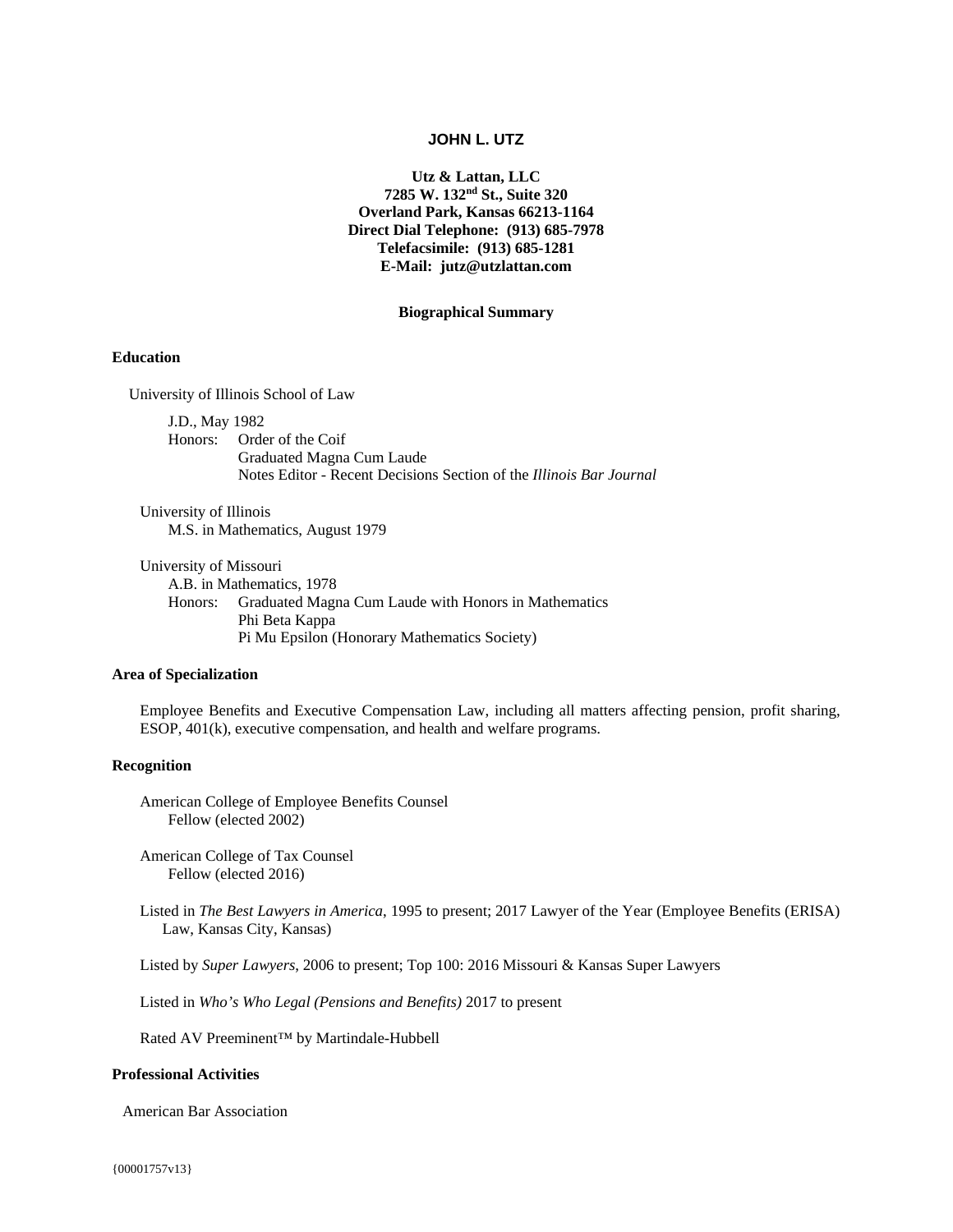Joint Committee on Employee Benefits Representative (2008 to 2011) Tax Section, Employee Benefits Committee Chair (2010-11) Vice Chair (2007-10) Subcommittee on Pension Legislation, Co-Chair (2004-07); Chair (1996-99) Subcommittee on Litigation, Co-Chair (2006-07) Task Force on Current IRS Revenue Rulings, Chair (1994-96) Subcommittee on Distributions, Member (1993-96) Labor and Employment Law Section, Employee Benefits Committee Subcommittee on Welfare Benefit Plans, Co-Chair (1994-99) Task Force on Multiple Employer Welfare Arrangements, Co-Chair (1994) Subcommittee on Reporting and Disclosure, Co-Chair (1991-93) Tort and Insurance Practice Section, Employee Benefits Committee Vice Chair (1996-98) American College of Employee Benefits Counsel Board of Governors (2007-10) Assistant Treasurer (2007-08) The Employee Benefits Institute of Kansas City, Inc. Steering Committee, Chair (1987 and 2019); Member (1987-2006, 2012 to present) Board of Directors (1994-95, 2019 to present) IRS Advisory Council Internal Revenue Service Mid-States Key District Employee Plans/Exempt Organizations Council Chair (2000) Member (1997 to 2000) Great Lakes TE/GE Council (Member, 2016 to present) The John Marshall Law School Center for Tax Law & Employee Benefits Employee Benefits Advisory Board (2011-14) Kansas City Metropolitan Bar Association Employee Benefits Committee, Chair (1992) Missouri Bar Association Agricultural Law Committee (former member), Chair (1992 and 1993) Missouri Chamber of Commerce Board of Directors (former member) National Association of Stock Plan Professionals Board of Directors, Kansas City Chapter (2001-06) SouthWest Benefits Association Board of Directors (1998 to 2002) **Adjunct Professor** The University of Kansas School of Law, Fall 1996.

# **Editorial Boards**

ERISA Litigation Reporter (Thomson Reuters) Editor (with Shannon M. Barrett, Gregory F. Jacob, and Meaghan Vergow) (2009-2019)

{00001757v13} 2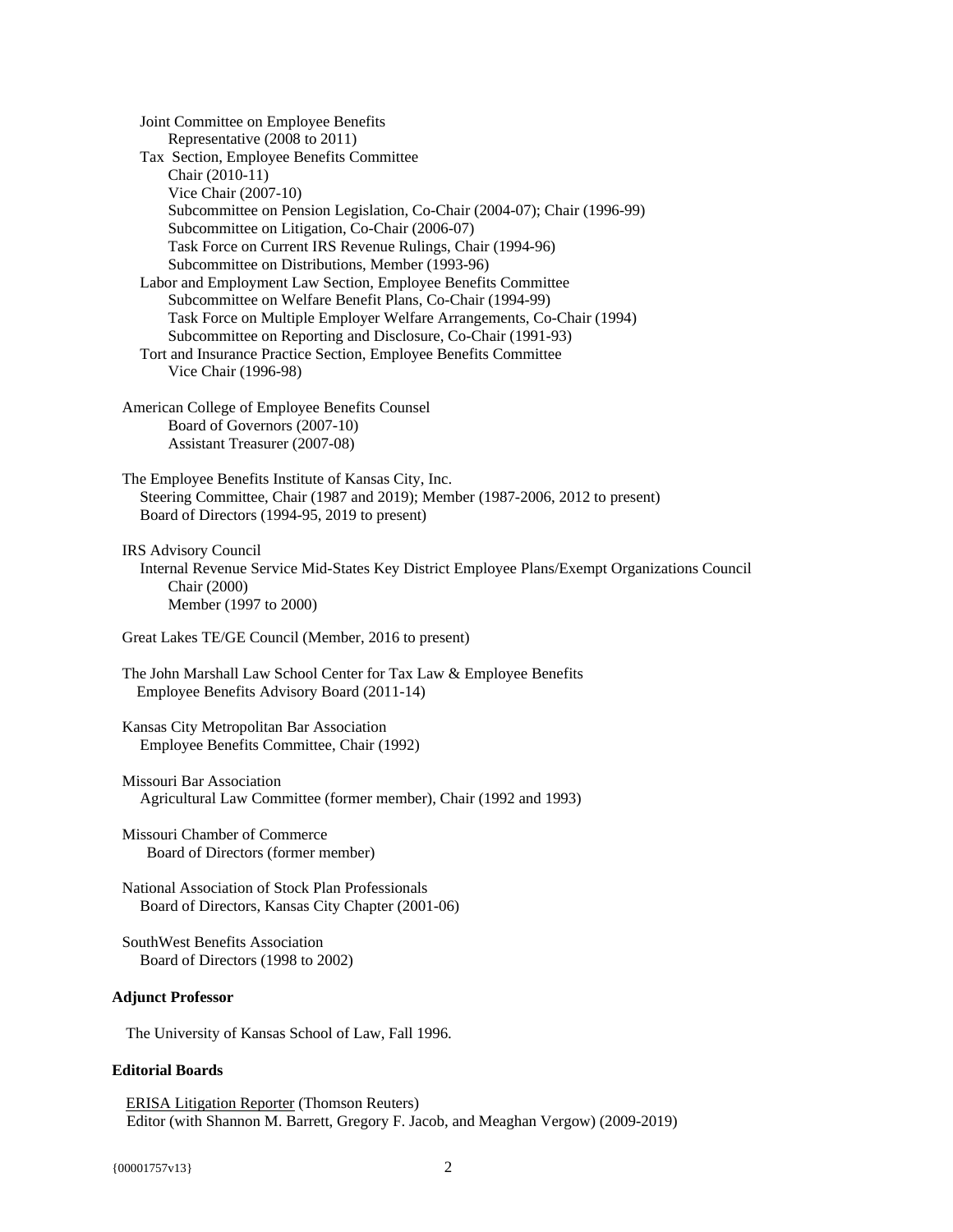Lexis Practice Advisor Board Board Member (2017-2019)

Employee Benefits Law (Annual Supplements) (BNA Books) Board of Senior Editors (2000-2010)

Journal of Deferred Compensation Editorial Advisory Board

Journal of Pension Planning & Compliance Editorial Advisory Board

ERISA and Benefits Law Journal Board of Editors (former member)

Pension Plan Administrator Editorial Board Advisors (former member)

## **Publications**

## **Portfolios:**

Tax Management Portfolio, 383-4th T.M., Nonstatutory Stock Options

Tax Management Portfolio, 384-4th T.M., Restricted Property-Section 83

## **Books:**

Executive Compensation (BNA Books 2002, ed. Tauber and Levy) Chapter Author (Executive Compensation Litigation)

Employee Benefits Law (ABA Section of Labor and Employment Law publication, BNA Books) Senior Editor (2000-2010) and Contributing Author

The Taxpayer Relief Act of 1997 (ABA and ALI-ABA Publication) Co-Reporter

Missouri Farm Law (MoBar 2d ed. 1993) Editor

# **Articles:**

"When is a Nonqualified Deferred Compensation Plan Subject to ERISA?: *Wilson v. Safelite Group, Inc.,*" Vol. 27, Issue 4, ERISA Litigation Reporter 11 (2019).

"Subregulatory Guidance and the Modern Court: *Kisor v. Wilkie,"* Vol. 27, Issue 3, ERISA Litigation Reporter 18 (2019).

"Does ERISA Hate the Free Market?: *Depot, Inc. v. Caring for Montanans, Inc.*," Vol. 27, Issue 2, ERISA Litigation Reporter 5 (2019).

"Voluntary Plans – Does ERISA Always Apply?: *McCann v. UNUM Provident,*" Vol. 27, Issue 1, ERISA Litigation Reporter 1 (2019.

"Conflating "Cause" With "Good Reason": *Peck v. SELEX Systems Integration, Inc.,"* Vol. 26, Issue 4, ERISA Litigation Reporter 6 (2018).

"#MeToo: Sexual Harassment and Executive Compensation," Vol 44, No. 4, Journal of Pension Planning & Compliance 1, (Winter 2019).

"Addressing Workplace Misconduct with Exec Compensation," Law360 (Nov. 2018).

"Expert Interview: Sexual Harassment and Executive Compensation," LexisNexis, October 31, 2018.

"Privacy Risks for Retirement and Other Non-Health Benefits Plans," Law360 (2018).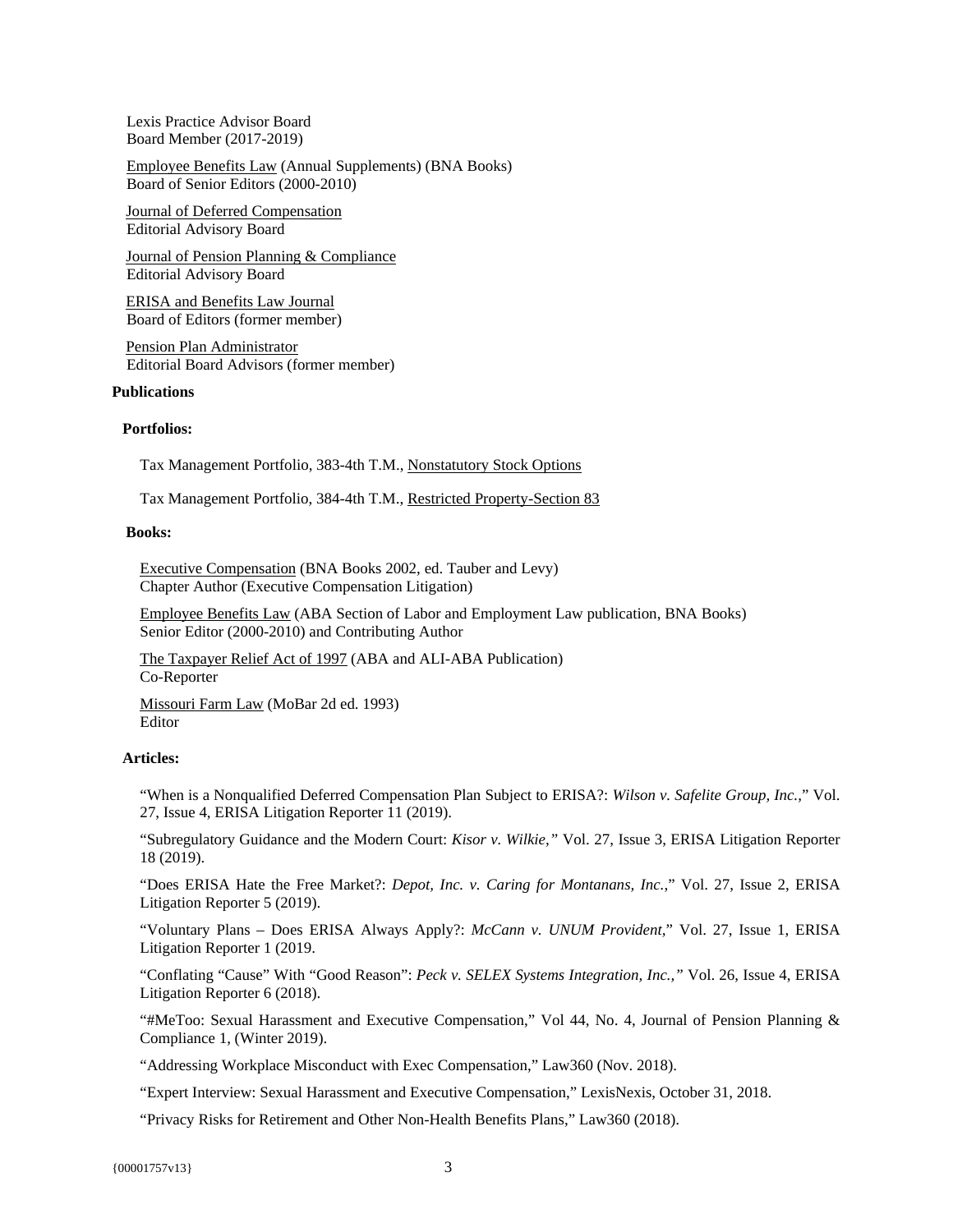"Privacy Risks for Retirement and Other Non-Health Benefits Plans," Lexis Practice Advisor Practice Note (2018).

"ERISA Fiduciary Update," Vol. 44, No. 1, Journal of Pension Planning & Compliance 17 (Spring 2018).

"Benefit Appeals: The Perils of Hiding the Expert -- *White v. Life Ins. Co. of N. Am.*," Vol. 26, Issue 3, ERISA Litigation Reporter 9 (2018).

"Is There a Public Policy Exception to ERISA Preemption?: *Laborers' Pension Fund v. Miscevic*," Vol. 26, Issue 2, ERISA Litigation Reporter 11 (2018).

"Beneficiary Dustup: *Sun Life Assurance Co. v. Jackson*," Vol. 26, Issue 1, ERISA Litigation Reporter 13 (2018).

 "Age Discrimination and Employee Benefit Plans: The 'But For' Requirement," Vol. 25, Issue 4, ERISA Litigation Reporter 1 (2017).

"Pay Me, Please: In-Network Healthcare Providers' Entanglement with Insurers (*DB Healthcare, LLC v. Blue Cross Blue Shield of Arizona, Inc*.)," Vol. 25, Issue 3, ERISA Litigation Reporter 16 (2017).

"Recent Employer Stock and Other Fiduciary Litigation," Vol. 42, No. 4, Journal of Pension Planning & Compliance 8 (Winter 2017).

"Using the New IRS Remedial Amendment Period Rules," Vol. 43, No. 3, Journal of Pension Planning & Compliance 28 (Fall 2017).

"Using the New IRS Remedial Amendment Period Rules," The Practical Tax Lawyer (Fall 2017).

Preemption Made (Too) Easy: *Pharmaceutical Care Management Ass'n v. Gerhart*," Vol. 25, Issue 2, ERISA Litigation Reporter 6 (2017).

"Does a CBA Have an Afterlife?: Union Decertification and Multiemployer Plan Contributions," Vol. 25, Issue 1, ERISA Litigation Reporter 9 (2017).

"Meddling and the Constitution: *Lee v. Verizon Communications, Inc.*," Vol. 24, Issue 4, ERISA Litigation Reporter 9 (2016).

"Dust Off Your Dead Files: *Estate of Barton v. ADT Sec. Servs. Pension Plan*," Vol. 24, Issue 3, ERISA Litigation Reporter 11 (2016).

"What is a "Gig"?: Benefits for Unexpected Employees," The Practical Lawyer 19, June 2016.

"Internal Trustees of ESOPs," Vol. 22, No. 1, Journal of Deferred Compensation 21, Fall 2016.

"Fiduciary Tune-Up," Vol. 21, No. 4, Journal of Deferred Compensation 24, Summer 2016.

"Internal Trustees of ESOPs," Vol. 42, No. 2, Journal of Pension Planning & Compliance 26, Summer 2016.

"The Preemption Barometer: Strong, At Least Today: *Gobeille v. Liberty Mutual Insurance Co.*," Vol. 24, Issue 2, ERISA Litigation Reporter 5 (2016).

"Settling Disputes with the Department of Labor," Vol. 21, No. 3, Journal of Deferred Compensation 19, Spring 2016.

"Employee Stock Ownership Plans: Legal and Regulatory Update," Vol. 42, No. 1, Journal of Pension Planning & Compliance 16, Spring 2016.

"Trusts, Unfunded Plans, and Self-Doubt: *Barboza v. California Ass'n of Prof'l Firefighters*," Vol. 24, Issue 1, ERISA Litigation Reporter 5 (2016).

"Ethical Considerations for Employee Benefits Attorneys," Vol. 21, No. 2, Journal of Deferred Compensation 1, Winter 2016.

"*Cottillion v. United Refining Co.*: Plan Interpretation as Plan Amendment," Vol. 23, Issue 4, ERISA Litigation Reporter 1 (2015).

"401(k) Rollovers: Becoming Your Own Boss the Wrong Way," Vol. 23, Issue 3, ERISA Litigation Reporter 9 (2015).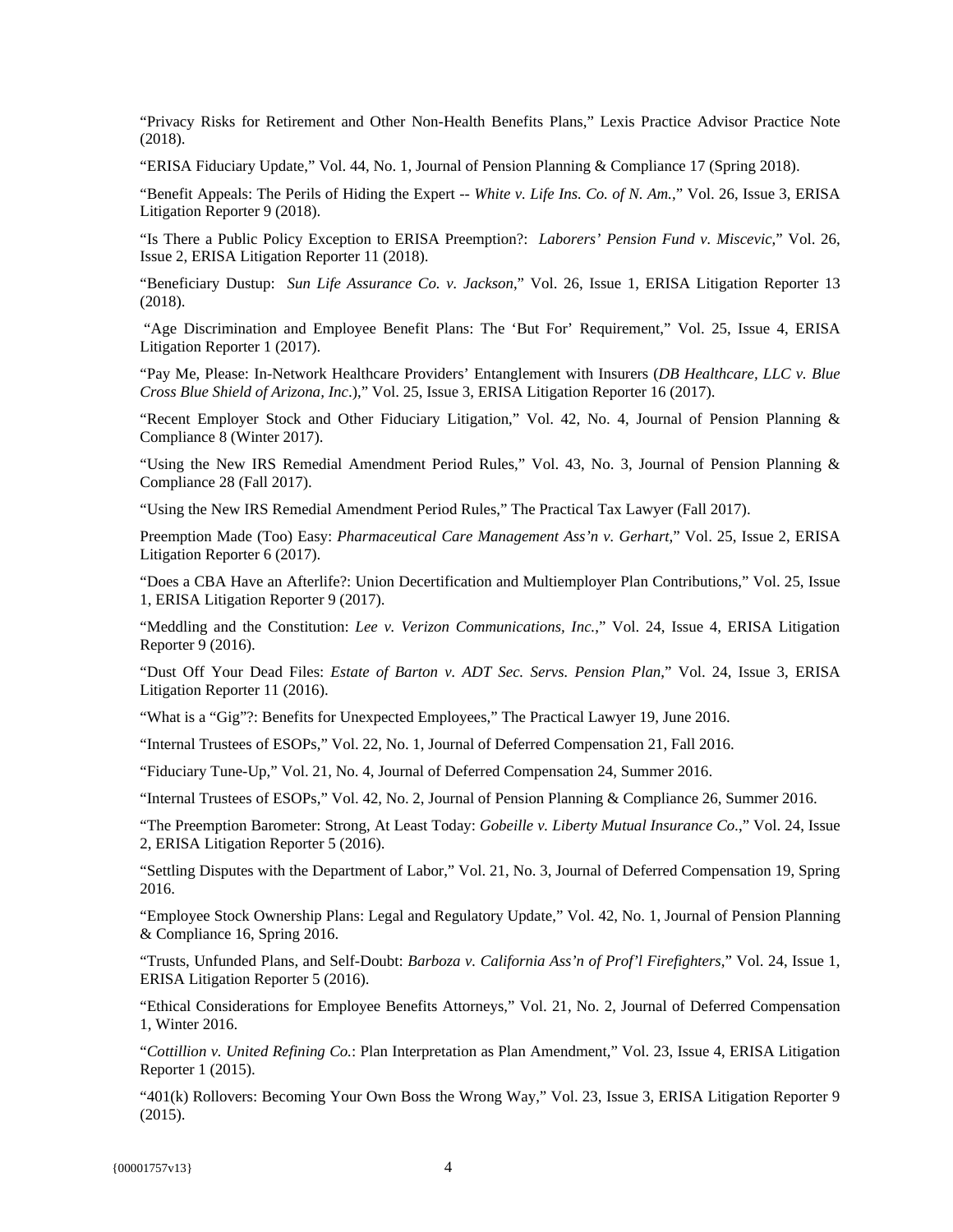"Network Viability and the Emboldened Out-of-Network Provider," Vol. 23, Issue 2, ERISA Litigation Reporter 11 (2015).

"*Amara* Redux: Reformation Déjà Vu," Vol. 23, Issue 1, ERISA Litigation Reporter 6 (2015).

"Would Have, Could Have: Is 'Objective Prudence' Dead?," Vol. 22, Issue 4, ERISA Litigation Reporter 1 (2014).

"Beneficiary Designations: Life for the Substantial Compliance Doctrine Post-*Kennedy*?," Vol. 22, Issue 3, ERISA Litigation Reporter 11 (2014).

"Investment Advisor Not Fiduciary When Paid by Broker-Dealer," Vol. 22, Issue 2, ERISA Litigation Reporter 6 (2014).

"Do Prohibited Transactions Spoil the Bankruptcy Exemption?," Vol. 22, Issue 1, ERISA Litigation Reporter 12 (2014).

"Obamacare's Broken Hip: A Balm for Employers?," Ingram's, December 2013, p. 75.

"Remedies for a Bad 204(h) Notice: *Jensen v. Solvay Chemicals, Inc.* Redux," Vol. 21, Issue 4, ERISA Litigation Reporter 11 (2013).

"State Law Takes Center Stage: *Windsor* and the Unconstitutionality of DOMA," Vol. 21, Issue 3, ERISA Litigation Reporter 4 (2013).

"Addict's Risk of Relapse as Disability," Vol. 21, Issue 2, ERISA Litigation Reporter 6 (2013).

"Fraudulent Retirement Distributions: The Importance of Following Procedure," Vol. 21, Issue 1, ERISA Litigation Reporter 18 (2013).

"Overpayment Quicksand," Vol. 21, Issue 1, ERISA Litigation Reporter 6 (2013).

"Leaves of Absence: Employee Benefits Considerations: Part II," Vol. 38, No. 4, Journal of Pension Planning & Compliance 1, Winter 2013.

"QDIAs and the Ersatz Failure to Elect," Vol. 20, Issue 4, ERISA Litigation Reporter 20 (2012).

"Wellness and the ADA," Vol. 20, Issue 4, ERISA Litigation Reporter 9 (2012).

"The Wrong Man for the Job," Vol. 20, No. 5, The NASPP Advisor, November-December 2012.

"Leaves of Absence: Employee Benefits Considerations: Part I," Vol. 38, No. 3, Journal of Pension Planning & Compliance 1, Fall 2012.

"Defending Directors' Stock Grants," Vol. 20, No. 4, The NASPP Advisor, September-October 2012.

"Pension Offsets and the Anti-Cutback Rule," Vol. 20, Issue 3, ERISA Litigation Reporter 19 (2012).

"The Supreme Court and Health Reform: Congress' Powerful Taxing Authority," Vol. 20, Issue 3, ERISA Litigation Reporter 4 (2012).

"Option Agreement Trumps Employment Agreement," Vol. 20, No. 3, The NASPP Advisor, May-June 2012.

"Options Expiring During Blackout," Vol. 20, No. 2, The NASPP Advisor, March-April 2012.

"Disclosure Debacle: \$240,000 Wasted," Vol. 20, Issue 2, ERISA Litigation Reporter 13 (2012).

"Medicare Entitlement (An Offer You Can't Refuse)," Vol. 20, Issue 2, ERISA Litigation Reporter 4 (2012).

"Disappearing Options: Issuer Absorbed Into Parent," Vol. 20, No. 1, The NASPP Advisor, January-February 2012.

"Spousal Consent: Close Enough for Horseshoes," Vol. 20, Issue 1, ERISA Litigation Reporter 20 (2012).

"Safe and Sorry?: Investments and Fiduciary Liability," Vol. 20, Issue 1, ERISA Litigation Reporter 12 (2012).

"Good Reason After Change-in-Control Agreement, But Before Closing," Vol. 19, No. 5, The NASPP Advisor, November-December 2011.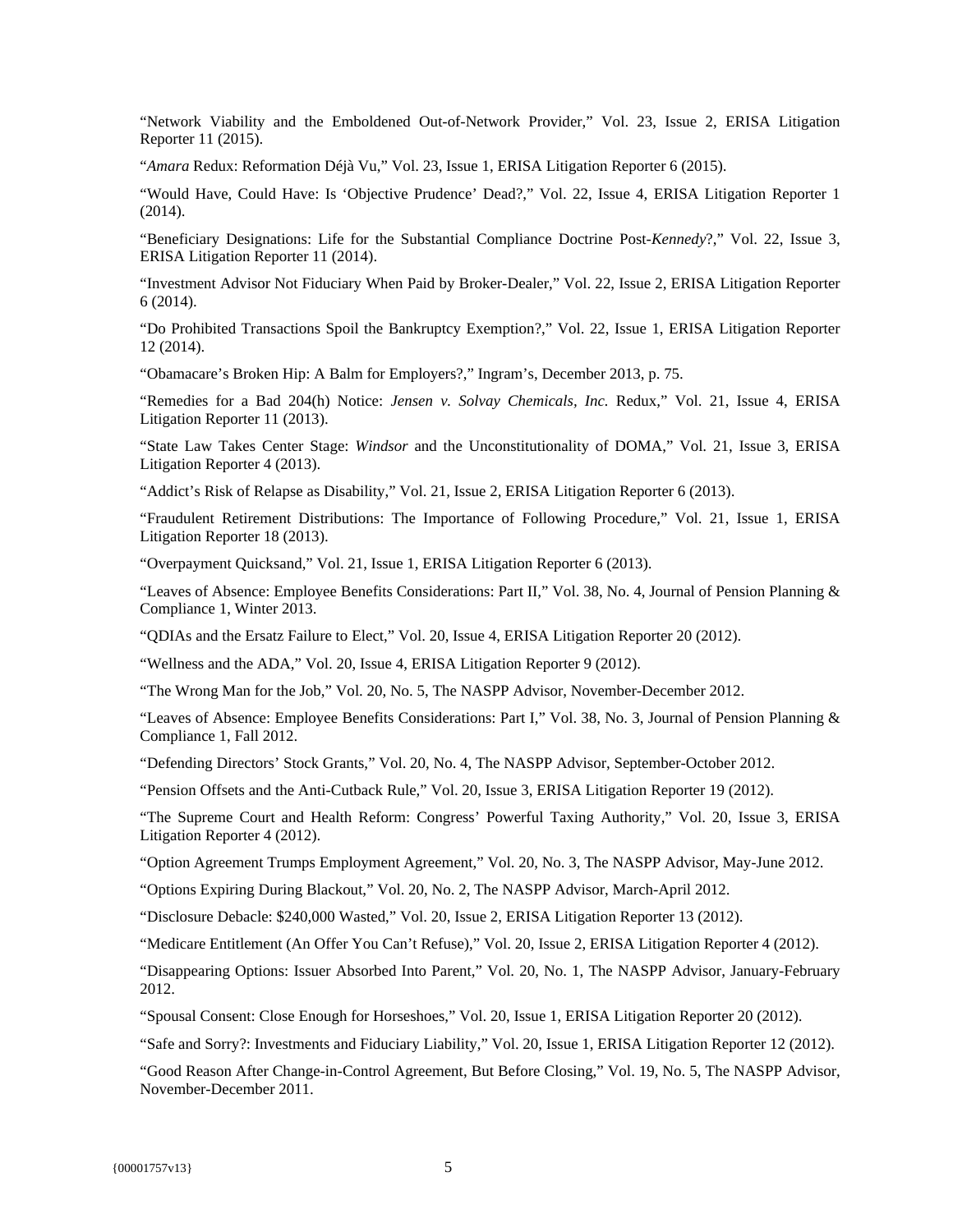"Noncompete as Condition for Option Exercise in Texas," Vol. 19, No. 4, The NASPP Advisor, September-October 2011.

"Need Cash Now? Try a Short Duration Divorce," Vol. 19, Issue 4, ERISA Litigation Reporter 17 (2011).

"Employee Agreements as Plans: Breaching the Walls of *Fort Halifax*?," Vol. 19, Issue 4, ERISA Litigation Reporter 12 (2011).

"*CIGNA Corp. v. Amara*: A Remedies Revolution?" Vol. 19, Issue 3, ERISA Litigation Reporter 4 (2011).

"Modifying Options After Exercise: Good Faith Required," Vol. 19, No. 3, The NASPP Advisor, May-June 2011.

"Form is Substance: Top Hat Plans and the Sale of a Business," Vol. 19, Issue 2, ERISA Litigation Reporter 18 (2011).

"Yard-Man Stasis," Vol. 19, Issue 2, ERISA Litigation Reporter 1 (2011).

"The Perils of 204(h) Notices: *Jensen v. Solvay Chemicals, Inc.*," Vol. 19, Issue 1, ERISA Litigation Reporter 4 (2011).

"Valuing Cash-Settled RSUs: Section 409A Fun," Vol. 19, Issue 1, ERISA Litigation Reporter 17 (2011).

"Cash-Settled RSUs: Section 409A Leads to Valuation Disagreement," Vol. 19, No. 1, The NASPP Advisor, January-February 2011.

"Discovering Conflicts," Vol. 18, Issue 4, ERISA Litigation Reporter 1 (2010).

"Attorney-Client Privilege and 'Functional Employees,'" Vol. 18, Issue 4, ERISA Litigation Reporter 5 (2010).

"Retirement Plan Status Affecting Options: No ERISA Claim," Vol. 18, No. 5, The NASPP Advisor, November-December 2010.

"'MATD:' A Lesson Learned the Hard Way," Vol. 18, Issue 3, ERISA Litigation Reporter 18 (2010).

"Option Vesting on Change-in-Control: Timely Constructive Termination Notice," Vol. 18, No. 4, The NASPP Advisor, July-August 2010.

"LTD Under Surveillance: *Glenn* in Its Finest Raiment," Vol. 18, Issue 2, ERISA Litigation Reporter 4 (2010).

"Stock Options: Project Delay Results in Vesting, to Company's Chagrin," Vol. 18, No. 2, The NASPP Advisor, March-April 2010.

"Disabling a Disability Pension," Vol. 18, Issue 1, ERISA Litigation Reporter 22 (2010).

"The Power of the Written Word," Vol. 17, Issue 6, ERISA Litigation Reporter 1, December 2009.

"'Illegal Act' Exclusions: Causality as the Sixth Circuit's Sword of Justice," Vol. 17, Issue 6, ERISA Litigation Reporter 4, December 2009.

"Pending Divorce Does Not Prevent SERP Payout Without Spousal Consent," Vol. 17, No. 5, The NASPP Advisor, November-December 2009.

"Correcting Scrivener's Errors in the Fourth Circuit? Forget About It!" Vol. 17, Issue 5, ERISA Litigation Reporter 6, October/November 2009.

"Cash Balance Dentistry: Extracting the Teeth from the Whipsaw Calculation," Vol. 17, Issue 4, ERISA Litigation Reporter 4, August/September 2009.

"What Does It Mean to Retire?" Vol. 17, No. 4, The NASPP Advisor, September-October 2009.

"Benefit Appeals – Can't We All Just Follow the Rules?" Vol. 17, Issue 3, ERISA Litigation Reporter 14, June/July 2009.

"In the Shadow of *Glenn*," Vol. 17, Issue 3, ERISA Litigation Reporter 1, June/July 2009.

"Getting Board Approval: A Lesson by PowerPoint," Vol. 17, No. 3, The NASPP Advisor, May-June 2009.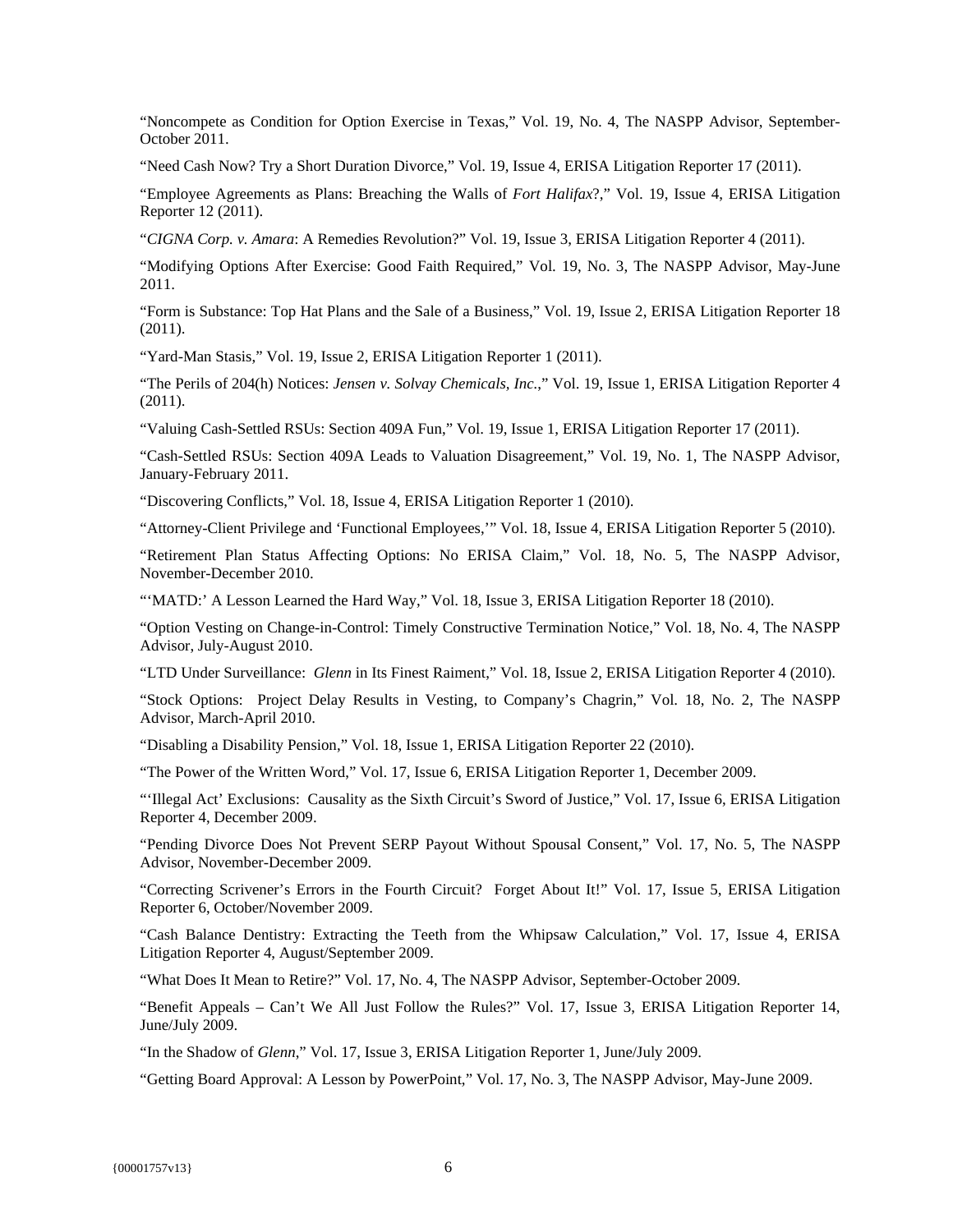"Independent Contractor Guidance: The Seventh Circuit Standard," Vol. 17, Issue 2, ERISA Litigation Reporter 16, April/May 2009.

"Covenants Not to Sue: Making Executives Gamble," Vol. 17, No. 2, The NASPP Advisor, March-April 2009.

"Voluntary Employees' Beneficiary Associations ("VEBAs"): Part II," Vol. 14, No. 3, Journal of Deferred Compensation 1, Spring 2009.

"'Contractual Limitations' and Benefit Plans," Vol. 17, Issue 1, ERISA Litigation Reporter 13, February/March 2009.

"Disloyalty Causes Loss of SERP Benefits," Vol. 17, No. 1, The NASPP Advisor, January-February 2009.

"Voluntary Employees' Beneficiary Associations ("VEBAs"): Part I," Vol. 14, No. 2, Journal of Deferred Compensation 1, Winter 2009.

"Backdated Options: The Tag-Along Qualified Plan Claims," Vol. 16, No. 5, The NASPP Advisor, November-December 2008.

"Section 403(b) Tax-Sheltered Annuities," Vol. 14, No. 1, Journal of Deferred Compensation 1, Fall 2008.

"No Severance Pay for Constructive Termination," Vol. 16, No. 4, The NASPP Advisor, September-October 2008.

"Auditor's Letters: Special Considerations for Employee Benefits Counsel," Vol. 21, No. 2, Benefits Law Journal 14, Summer 2008.

"Top-Hat Plan: Oral Promise May Be Enforceable," Vol. 16, No. 3, The NASPP Advisor, May-June 2008.

"Top-Hat Plans: Appeals Court Rejects Department of Labor Standard," Vol. 16, No. 2, The NASPP Advisor, March-April 2008.

"SOX Section 304 Clawbacks for Backdated Options," Vol. 16, No. 1, The NASPP Advisor, January-February 2008.

"SERP Compensation Definition: Counting Severance Pay," Vol. 15, No. 5, The NASPP Advisor, November-December 2007.

"Executive Misconduct: Recovering Amounts from Beneficiary Following Death," Vol. 15, No. 4, The NASPP Advisor, September-October 2007.

"Stock Option Backdating and Spring-Loading: Ominous Signs for Directors," Vol. 15, No. 3, The NASPP Advisor, May-June 2007.

"Executive Compensation Litigation," Vol. 12, No. 3, Journal of Deferred Compensation 1, Spring 2007.

"Executive Compensation and Bankruptcy: Retention Payment Rules," Vol. 15, No. 2, The NASPP Advisor, March-April 2007.

"Employment Discrimination: Selected Employee Benefit Issues," Vol. 12, No. 2, Journal of Deferred Compensation 4, Winter 2007.

"Ethical Considerations in ERISA Litigation," Vol. 32, No. 4, Journal of Pension Planning & Compliance 1, Winter 2007.

"Family and Medical Leave Act: The Employee Benefits Implications," Vol. 32, No. 4, Journal of Pension Planning & Compliance 1, Winter 2007.

"Stock Options: Blackout Necessary Under Securities Law," Vol. 15, No. 1, The NASPP Advisor, January-February 2007.

"Implied Right to Reduce Deferred Compensation for Bad Behavior," Vol. 14, No. 5, The NASPP Advisor, November-December 2006.

"Representations, Warranties, and Covenants Relating to Employee Benefit Plans," Vol. 32, No. 3, Journal of Pension Planning & Compliance 1, Fall 2006.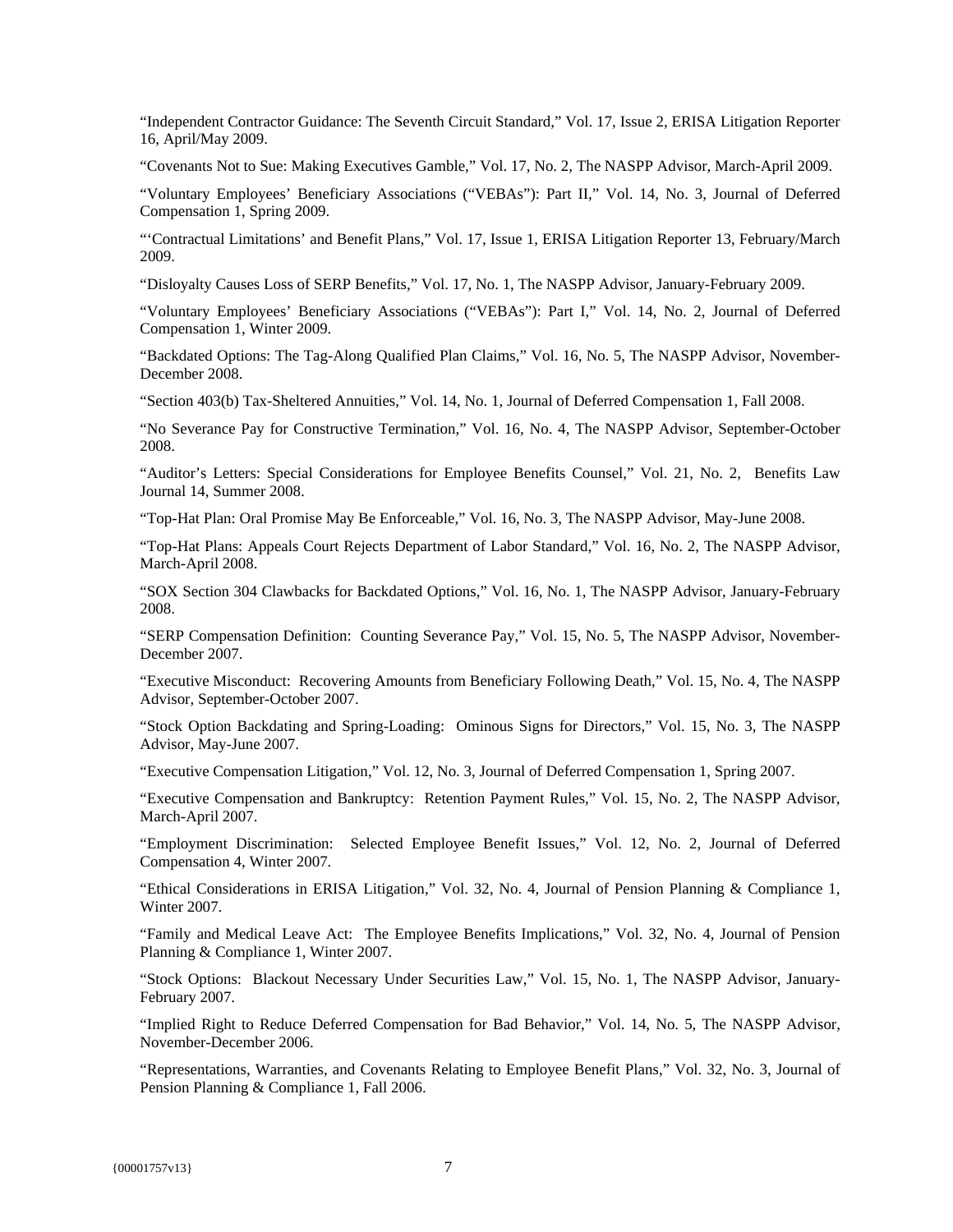"Health Reimbursement Arrangements, Vol. 32, No. 3, Journal of Pension Planning & Compliance 12, Fall 2006.

"Health Savings Accounts, Vol. 32, No. 3, Journal of Pension Planning & Compliance 38, Fall 2006.

"Forfeiture of Nonqualified Benefits for Violating Noncompete: Burden of Proof," Vol. 14, No. 4, The NASPP Advisor, September-October 2006.

"Stock Options: The Power of the Plan Document," Vol. 14, No. 3, The NASPP Advisor, May-June 2006.

"Termination Without Cause?: Written Notice Requirement Saves Employer Severance Pay," Vol. 14, No. 2, The NASPP Advisor, March-April 2006.

"Changing Stock Plan Administrators: Handling the Transition," Vol. 14, No. 1, The NASPP Advisor, January-February 2006.

"Review Your 'Shadow' 401(k) Plans before 2006," Vol. 12, No. 12, 401(k) Advisor, December 2005.

"Option Exercise Following Termination of Employment: Employment Agreement which Conflicts with Option Agreement," Vol. 13, No. 6, The NASPP Advisor, November-December 2005.

"Arbitration of Executive Disputes: Benefit Eligibility," Vol. 13, No. 5, The NASPP Advisor, September-October 2005.

"Disclosure of Executive Misconduct: Defamation and Contract Claims," Vol. 13, No. 4, The NASPP Advisor, May-June 2005.

"Nonqualified Plan Disputes: The Importance of Process, Precedent and Intent," Vol. 13, No. 3, The Stock Plan Advisor, March-April 2005.

"CEOs Beware: Don't Overreach in Comp Negotiations, Vol. 13, No. 1, The Stock Plan Advisor, January 2005.

"Tell the Truth!" The Stock Plan Advisor, Vol. 12, No. 5, The Stock Plan Advisor, November-December 2004.

"Mouse-Proofing Noncompetes in Option Agreements," Vol. 12, No. 4, The Stock Plan Advisor, September-October 2004.

"A Note About the HIPAA Privacy Rules' Application to Multiple Employer Plans," Tax Management Insights & Commentary (Web Publication), October 2003.

"Covenants Not to Compete," Vol. 7, No. 4, Journal of Deferred Compensation 1, Summer 2002.

"Executive Compensation and Severance Pay Litigation (Part II)," Vol. 6, No. 4, Journal of Deferred Compensation 57, Summer 2001.

"Executive Compensation and Severance Pay Litigation (Part I)," Vol. 6, No. 3, Journal of Deferred Compensation 14, Spring 2001.

"Employee Benefits in Mergers and Acquisitions (Part II)," Vol. 26, No. 1, Journal of Pension Planning & Compliance 51, Spring 2000.

"Employee Stock Ownership Plans (Part II)," Vol. 25, No. 4, Journal of Pension Planning & Compliance 1, Winter 2000.

"Employee Benefits in Mergers and Acquisitions (Part I)," Vol. 25, No. 4, Journal of Pension Planning & Compliance 63, Winter 2000.

"Employee Stock Ownership Plans (Part I)," Vol. 25, No. 3, Journal of Pension Planning & Compliance 1, Fall 1999.

"Criminal Law and Employee Benefit Plans: Is There Cause for Worry," Vol. 4, No. 4, Journal of Deferred Compensation 39, Summer 1999.

"Shrinking the Workforce: Window and Severance Programs," Vol. 3, No. 4, Journal of Deferred Compensation 20, Summer 1998.

"Reasonable Compensation: When Is There an Issue?," 11 Benefits Law Journal 57, Spring 1998.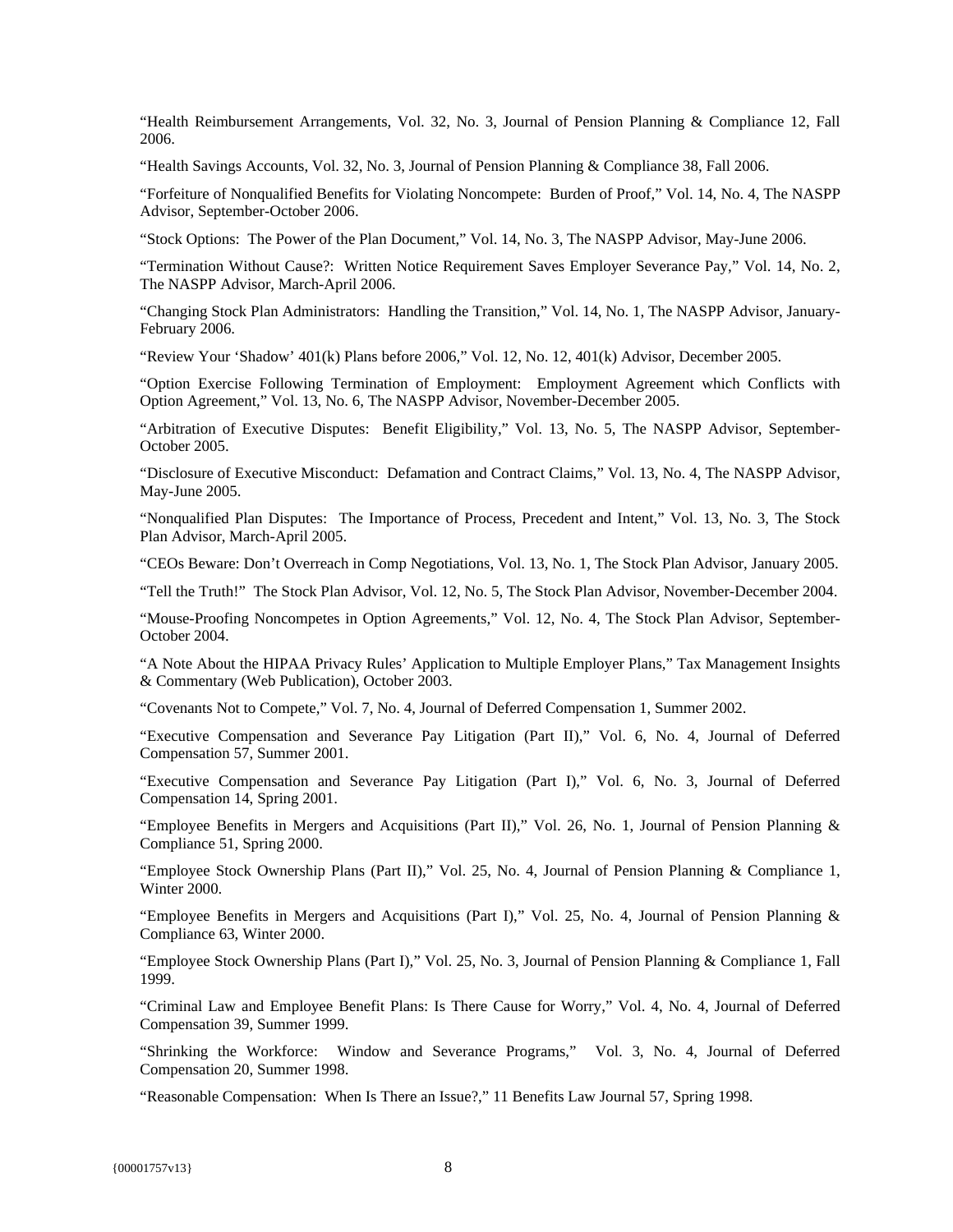"Family Disputes: When Not to Follow A Plan's Terms!," 5 ERISA & Benefits Law Journal 171, 1998.

"Reporting USERRA 'Makeup' Contributions" 5 Pension Plan Administrator 7, July, 1998.

"Split-dollar Life Insurance: Is it Still Viable?," 4 ERISA and Benefits Law Journal 227, 1996.

"State Taxation of Former Residents' Pensions," 3 Pension Plan Administrator 7, November 1996.

"Pension Administrators and the Unauthorized Practice of Law," 2 Pension Plan Administrator 7, May 1995 (Part I), and 2 Pension Plan Administrator 7, June 1995 (Part II)

"Window Programs — Through the Looking Glass," 7 The Corporate Analyst 111, May 1995. Also published at 24 Employee Benefits Counselor 10, 1995 (Part I), and 25 Employee Benefits Counselor 11, 1995 (Part II).

"ERISA Preemption of State Law," 15 Journal of Pension Planning & Compliance 103, 1989.

"Employers and Long Term Health Care Insurance: What to Buy, Where to Get It and How to Fund It," 13 Employee Benefits Journal 13, 1988.

"The Advance of Paternalism: New Distribution and Coverage Rules for Qualified Plans Under the TRA," 15 Tax Management Compensation Planning Journal 241, 1987.

Co-Author (with Brian W. Berglund and Andrew W. Stumpff):

"State Taxation of Pension Income Act of 1995" 4 ERISA and Benefits Law Journal 147, 1996.

Co-Author (with William C. Martucci):

"Unlawful Interference with Protected Rights Under ERISA," 2 The Labor Lawyer 251, 1986. (Also Published at 42 Journal of the Missouri Bar 177, 1986.)

"The Labor Dispute Exception Under MPPAA," 10 Employee Relations Law Journal 635, 1985.

"Special Construction Industry Provisions Under the Multiemployer Pension Plan Amendments Act," 35 Labor Law Journal 281, 1984.

### **Lecturer**

"Outlook for Healthcare Benefits Legislation," SouthWest Benefits Association, 30<sup>th</sup> Annual Benefits Compliance Conference (Dallas, TX 2019).

"Ethical Considerations When Counseling Boards, Compensation Committees, Companies and Executives," Hot Issues in Executive Compensation 2019, Practising Law Institute (New York 2019) (Co-presentation with Erin Rose Miner and Andrew L. Oringer).

"#MeToo: Clawbacks and Executive Compensation in 2019 – Has Anything Changed?," American Law Institute, Executive Compensation 2019: Strategy, Design, and Implementation (New York 2019) (Copresentation with Renata Ferrari).

"Ethical Considerations for Employee Benefits Attorneys," 2019 TE/GE Council Employee Plans Annual Meeting (Washington, DC 2019).

"Multiple Employer Retirement Plans: A Petite Primer," American Bar Association (Section of Taxation 2019 Midyear Meeting) (New Orleans 2019).

"Ethical Considerations for Employee Benefits Counselors," American Bar Association (Section of Taxation 2019 Midyear Meeting) (New Orleans 2019).

"Impact of #MeToo on Executive Compensation – Clawbacks and More," American Bar Association Joint Fall CLE Meeting (Sections of Taxation and Real Property Trusts & State Law, Trust & State Division) (Atlanta 2018) (Co-presentation with Renata Ferrari).

"Wellness Programs: How to Stay Out of the Legal Soup When the Rules are in Flux," CEBS Kansas City Chapter, Advanced Welfare Benefit Plans Course (Kansas City, MO 2018).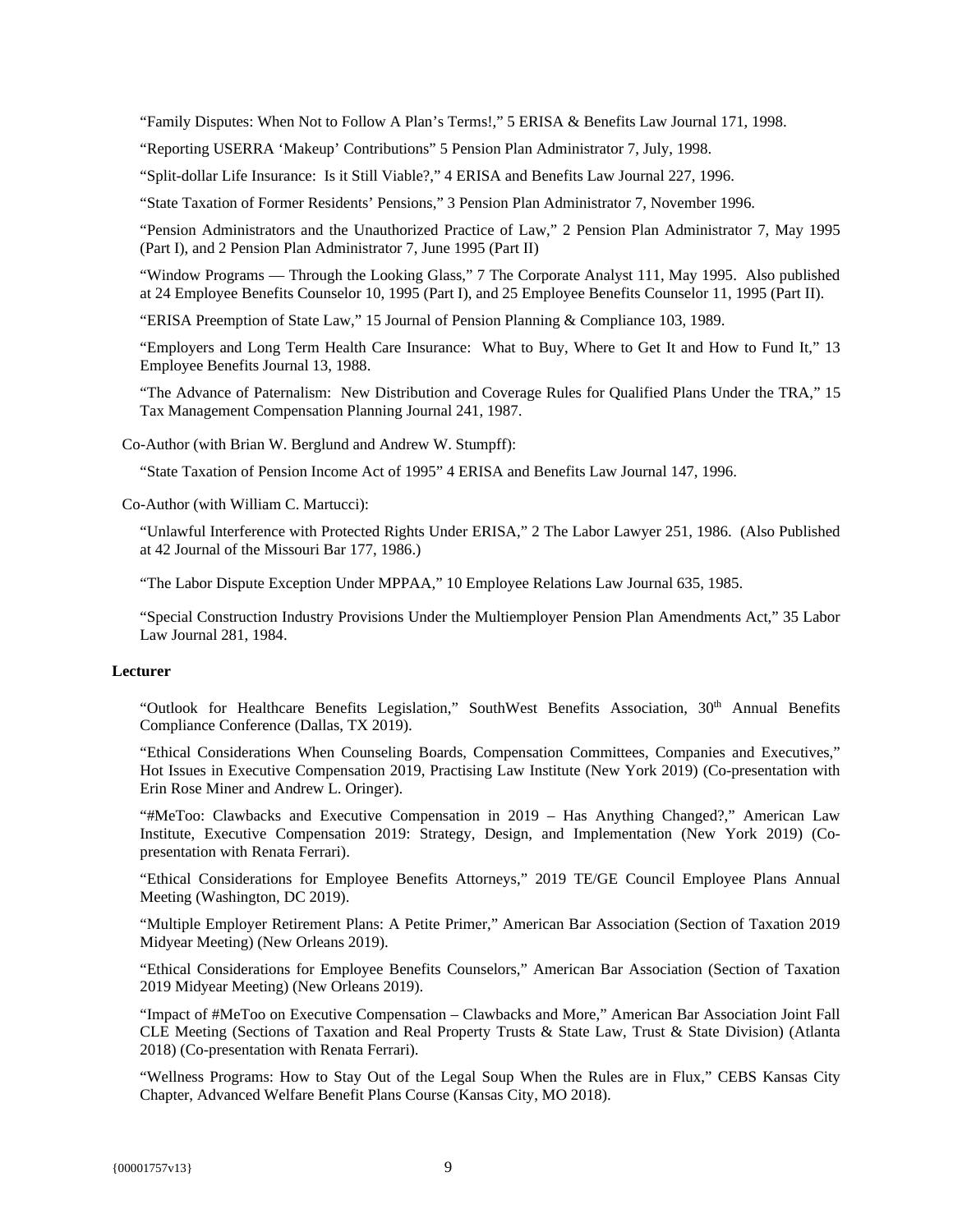"#MeToo: Sexual Harassment and Executive Compensation," American Law Institute, Executive Compensation 2018: Strategy, Design, and Implementation (New York 2018) (Co-presentation with Renata Ferrari).

"Retirement Plan Administration: Common and Emerging Plan Administration Concerns," PensionFocus (Branson, MO 2018).

"Privacy Risks Beyond HIPAA: Retirement and Other Non-Health Benefit Plans," 2018 Joint TE/GE Council Employee Plans & Exempt Organizations Annual Meeting (Baltimore, MD 2018)

"Determination Letters: Now What?," ASPPA, 2017 Regional Conference (Cincinnati, OH 2017) (Copresentation with Richard Hochman).

"ERISA Fiduciary Update," SouthWest Benefits Association, 28<sup>th</sup> Annual Benefits Compliance Conference (Dallas, TX 2017).

"Proposed Changes to AICPA Plan Auditing Standards," Employee Benefits Institute Workshop, Retirement Plan Questions? Ask the Experts! (Kansas City, MO 2017).

"Prohibited Transactions and the Conflict of Interest Rules," American Institute of Certified Public Accountants ("AICPA"), Employee Benefit Plans Conference (Nashville, TN 2017) (Co-presentation with Karen Field).

"Interactive Case Study in Employee Benefit Plan Fraud," American Institute of Certified Public Accountants ("AICPA"), Employee Benefit Plans Conference (Nashville, TN 2017)(Co-presentation with Daryl G. Krause).

"Using the New IRS Remedial Amendment Period Rules," Great Lakes TE/GE Council (Chicago, 2017).

"Coping with New IRS Plan Amendment Deadlines and the (Un)availability of Determination Letters," Louisville Employee Benefits Council (Louisville, KY 2017).

"Using the New IRS Remedial Amendment Period Rules," American Law Institute, The Year in Employee Benefits (Washington, D.C. 2017).

"Lessons from Litigation: Protecting Your Plan and Your Fiduciaries," Employers Health Coalition, Inc., The Employer Health & Welfare Administration Workshop (Columbus, OH 2016).

"Ethical Considerations for Employee Benefits Attorneys," Great Lakes TE/GE Council (Chicago 2016).

"What is a 'Gig'?: Benefits for Unexpected Employees," American Law Institute, The Year in Employee Benefits (San Francisco 2016).

"Ethical Considerations for Employee Benefits Attorneys," American Law Institute, The Year in Employee Benefits (San Francisco 2016).

"ERISA Fiduciary Compliance Update," SouthWest Benefits Association, 2016 Plan Administrator Skills Workshop (Oklahoma City and Dallas 2016).

"Ask the ERISA Expert," Kansas City Chapter of the International Society of Certified Employee Benefit Specialists, (Kansas City 2016) (panel).

"Internal Trustees of ESOPs," Heart of America Chapter of the ESOP Association, 16th Annual Fall Conference (Overland Park 2015).

"Who, How and Why to Monitor Your Vendor," PensionFocus (2015) (Branson, MO 2015).

"Fiduciary Tune-Up: Best Practices in Light of Recent Court Cases and Government Actions," PensionFocus (2015) (Branson, MO 2015).

"Ethics for the Employee Benefits Practitioner," Employee Benefits Institute Workshop (Kansas City 2015).

"Common Prohibited Transactions: What They Are and How to Avoid Them," American Institute of Certified Public Accounts ("AICPA"), Employee Benefit Plans Conference (Washington, DC 2015).

"Fiduciary Responsibilities and Best Practices in Plan Governance," American Institute of Certified Public Accounts ("AICPA"), Employee Benefit Plans Conference (Washington, DC 2015).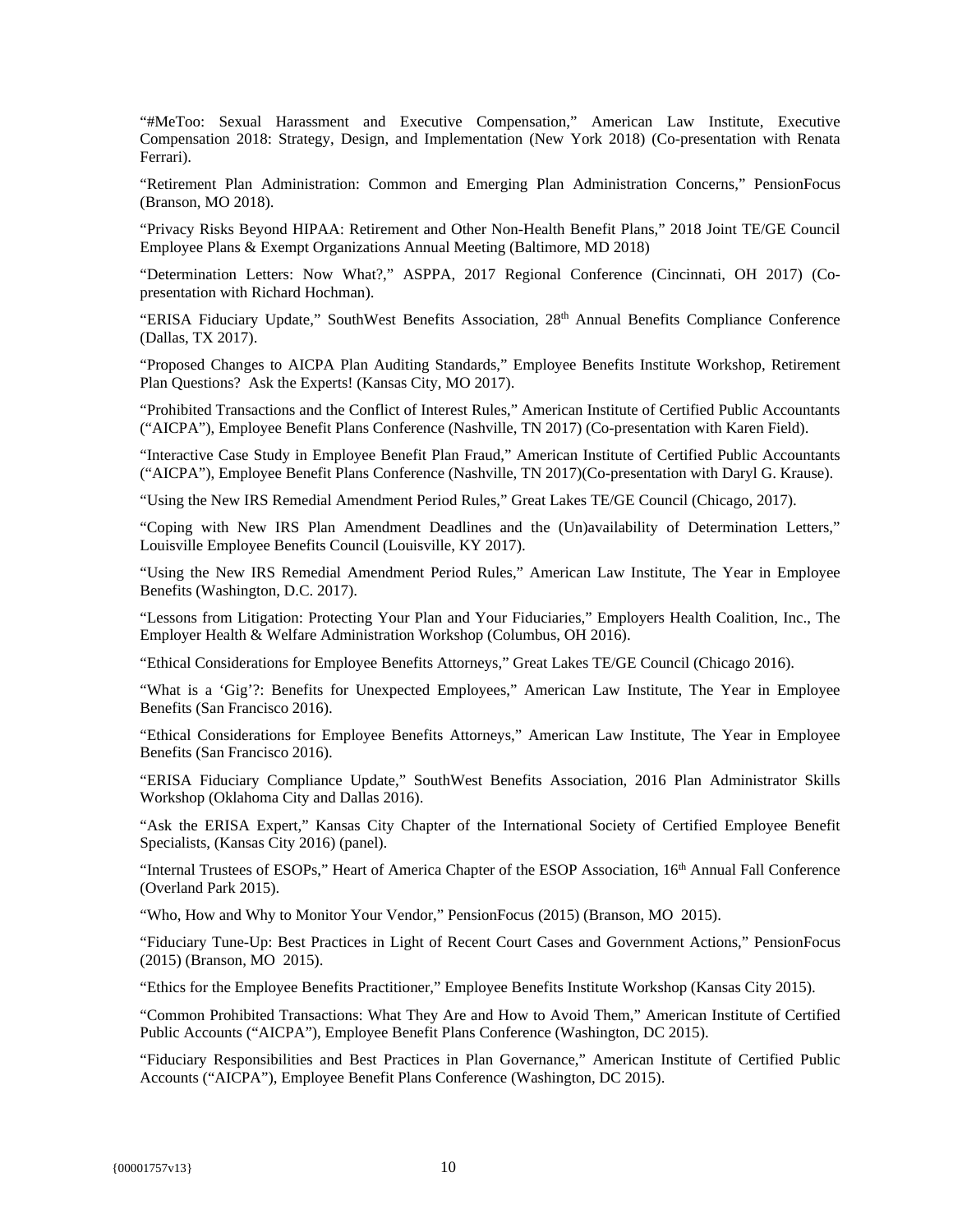"Settling Disputes with the Department of Labor," ALI, The Year in Employee Benefits (Washington, DC and San Francisco 2015).

"Retirement Plan Governance: Best Practices in Light of Recent Court Cases & Government Actions," Kansas City Chapter of the International Society of Certified Employee Benefit Specialists (Kansas City 2015).

"Wellness Programs Under Attack: Is Yours Legal?", Association of Corporate Counsel Mid-America Chapter (Lenexa, KS 2015).

"Fiduciary Tune-Up," SouthWest Benefits Association, 25<sup>th</sup> Annual Benefits Compliance Conference (Dallas 2014).

"Enforcement of ERISA Rights and Responsibilities," Pension Rights Center-Sponsored Program (Washington, DC 2014).

"There's More to Health Care Reform Than the Affordable Care Act: How HIPAA, Health Care Reform and Health Care Benefits Changes Are Affecting Your Clients," The Missouri Bar/Missouri Judicial Conference 2014 Annual Meeting (panel) (Kansas City 2014).

"Employee Stock Ownership Plans: Legal and Regulatory Update," ESOP Association, Heart of America Chapter (Kansas City 2014).

"Fee Disclosures and ERISA Spending Accounts," American Institute of Certified Public Accountants ("AICPA") Employee Benefit Plans Conference (Las Vegas 2014).

"Who is a Fiduciary?," American Institute of Certified Public Accountants ("AICPA") Employee Benefit Plans Conference (Las Vegas 2014).

"Same-Sex Marriage and Qualified Retirement Plans," American Bar Association Section of Taxation, Subcommittees on Distributions and Defined Benefit Plans (Washington, DC 2014).

"ERISA's Fiduciary Rules: Nuts and Bolts, and a Few Best Practices," Kansas City Chapter of the International Society of Certified Employee Benefit Specialists, Fundamentals of Employer-Sponsored Retirement Plans (Kansas City 2014).

"Same-Sex Marriage and Qualified Retirement Plans," American Bar Association Joint Fall CLE Meeting (Sections of Taxation and Real Property, Probate and Trust Law), Subcommittees on Distributions and Defined Benefit Plans (San Francisco 2013) (Co-presentation with Katherine Utz Hunter).

"Fixing Common Qualified Retirement Plan Mistakes," Kansas City Chapter of the International Society of Certified Employee Benefit Specialists, Fundamentals of Employer-Sponsored Retirement Plans (Kansas City, 2013).

"DOMA Fallout," ASPPA, Great Lakes Benefits Conference (Chicago 2013).

"Employee Benefits in Mergers and Acquisitions," ASPPA, Great Lakes Benefits Conference (Chicago 2013).

"Reducing Risks with Fiduciary Training," PensionFocus 2013 (Branson, MO 2013).

"Lessons from Litigation," PensionFocus 2013 (Branson, MO 2013).

"Best Practices for Fiduciary Committees," Employee Benefits Institute Workshop (Kansas City 2013).

"Executive Compensation Litigation," ABA Joint Committee on Employee Benefits, Annual Advanced Course of Study: Executive Compensation (New York 2012).

"Ethics: Inadvertent Breach of Attorney-Client Privilege when Working with Plan Administrators, Actuaries, and Others," ALI, Annual Advanced Course of Study: Pension, Profit-Sharing, Welfare, and Other Compensation Plans (Washington, DC 2012).

"Tax Considerations in Negotiating and Drafting Employment Agreements,"  $47<sup>th</sup>$  Annual Southern Federal Tax Institute (Atlanta 2012).

"What the Non-Specialist Needs to Know: Health Care Reform after the Supreme Court Decision," ALI, Teleconference (2012).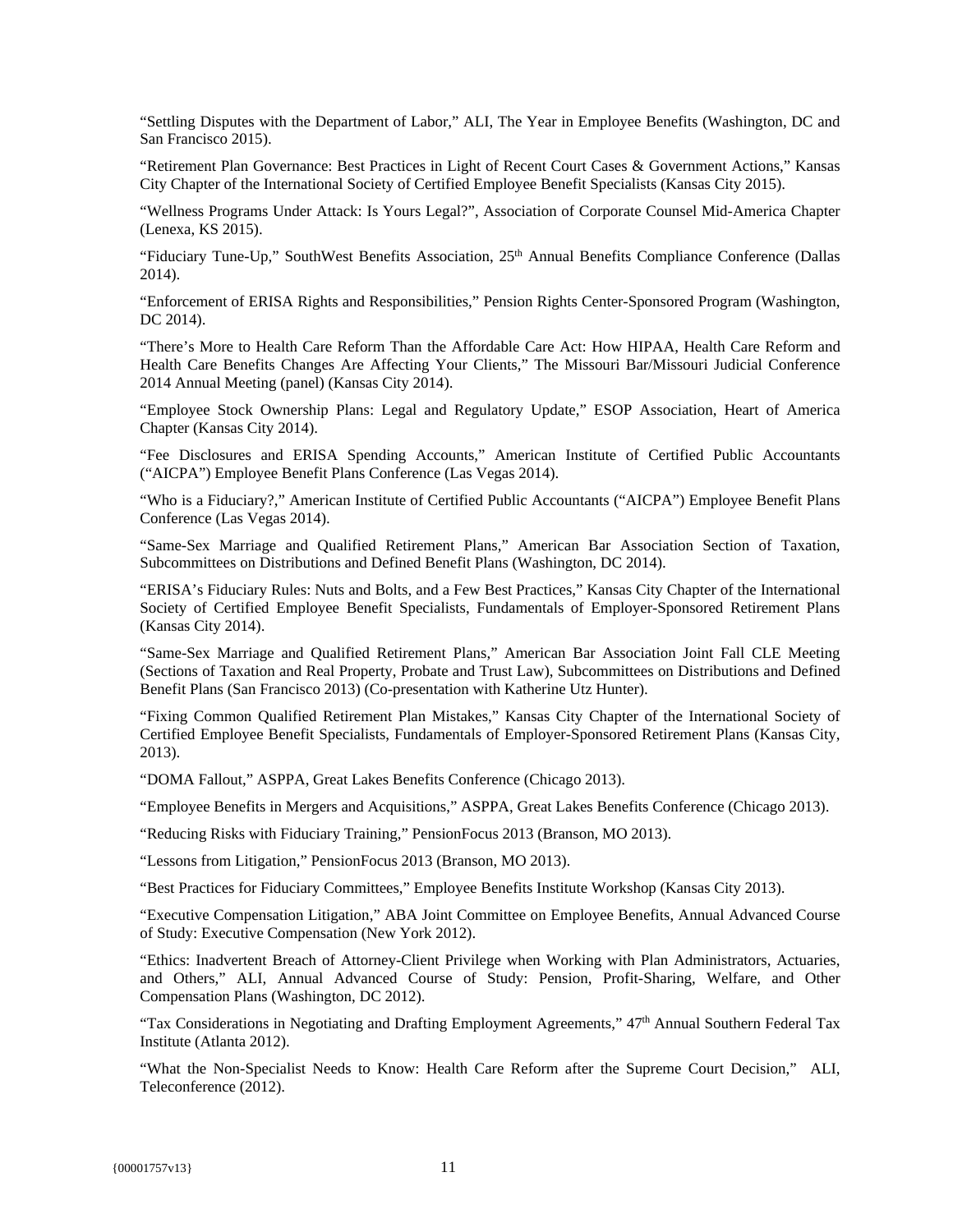"Employee Benefit Developments," ALI-ABA, Current Developments in Employment Law (Santa Fe, NM 2012).

ERISA Attorney Panel, 4th Annual Qualified Plan Fiduciary Summit (Kansas City 2012).

"Ethics: Recent Caselaw of Note," Ethics for Benefit Lawyers, ABA Joint Committee on Employee Benefits, Teleconference (2010).

"The Role of a Plan Committee," PensionFocus 2012 (Branson, MO 2012).

"Courts in Review: Lessons from Recent Court Cases for Safeguarding Your Plan," PensionFocus 2012 (Branson, MO 2012).

"Leaves of Absence: Employee Benefits Considerations," ALI-ABA, Annual Advanced Course of Study: Pension, Profit-Sharing, Welfare, and Other Compensation Plans (Chicago 2012).

"The Biggest Employee Benefit Legal Risks to Your Company and How to Protect Against Them," Association of Corporate Counsel (Lenexa, KS and Omaha 2012).

"Section 409A: What You Need to Know," Kansas City Metropolitan Bar Association, 25<sup>th</sup> Annual Corporate Counsel Institute (Overland Park, KS 2011).

"409A – Keeping It Simple," Kansas City Metropolitan Bar Association (Kansas City 2011).

"Section 401(k) and Other Defined Contribution Plan Issues," ALI-ABA, Annual Advanced Course of Study: Pension, Profit-Sharing, Welfare, and Other Compensation Plans (San Francisco 2011).

"Ethical Considerations for Employee Benefits Attorneys," ALI-ABA, Annual Advanced Course of Study: Pension, Profit-Sharing, Welfare, and Other Compensation Plans (San Francisco 2011).

"Fiduciary Best Practices," SouthWest Benefits Association and the Internal Revenue Service, 21st Annual Employee Benefits Conference for Practitioners and Plan Sponsors (Dallas 2010).

"Executive Compensation Litigation," ABA Joint Committee on Employee Benefits, Annual Advanced Course of Study: Executive Compensation (New York 2010).

"Ethical Considerations for Employee Benefits Attorneys," ALI-ABA, Annual Advanced Course of Study: Pension, Profit-Sharing, Welfare, and Other Compensation Plans (Washington, DC 2010).

"Section 401(k) and Other Defined Contribution Plan Issues, ALI-ABA, Annual Advanced Course of Study: Pension, Profit-Sharing, Welfare, and Other Compensation Plans (Washington, DC 2010).

"Auditor's Letters: Special Considerations for Employee Benefits Lawyers," ALI-ABA, Live Audio Webcast (2010).

"Ethical Considerations for Employee Benefits Attorneys," ALI-ABA Live Audio Webcast (2010).

"Health Reform Update: What Labor and Employment Lawyers Should Know," ALI-ABA, Live Audio Webcast (2010) (panel) (update from earlier webcast).

"Health Reform," ALI-ABA, Current Developments in Employment Law: The Obama Years (Santa Fe, NM 2010).

"Gender Compensation Issues," ALI-ABA, Current Developments in Employment Law: The Obama Years (Santa Fe, NM 2010).

"Executive Compensation Litigation," ALI-ABA, Annual Advanced Course of Study: Executive Compensation (New York 2010).

"Defined Contribution Practitioner and Plan Sponsor Issues," Louisville Employee Benefits Council (Louisville, KY 2010).

"Health Reform: What Labor and Employment Lawyers Should Know," ALI-ABA, Live Audio Webcast (panel) (2010).

"Parties-in-Interest and Prohibited Transactions," American Institute of Certified Public Accountants ("AICPA") National Conference on Employee Benefit Plans (panel) (Las Vegas 2010).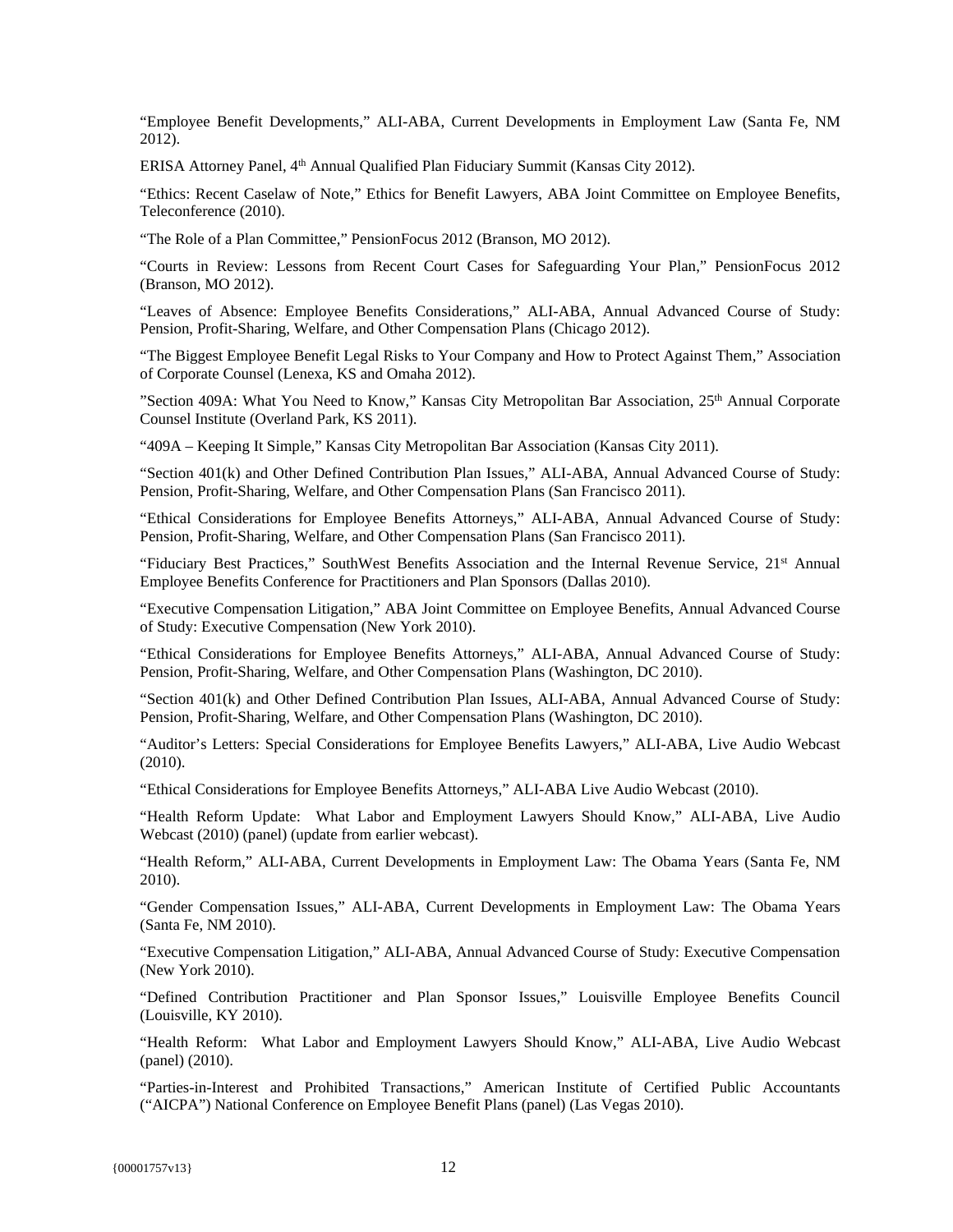"Recent Employee Benefits Litigation," American Institute of Certified Public Accountants ("AICPA") National Conference on Employee Benefit Plans (Las Vegas 2010).

"Ethical Issues in Employee Benefits Practice," ALI-ABA, Annual Advanced Course of Study: Pension, Profit Sharing, Welfare and Other Compensation Plans (San Francisco 2010).

"Defined Contribution Practitioner Issues," ALI-ABA, Annual Advanced Course of Study: Pension, Profit Sharing, Welfare and Other Compensation Plans (San Francisco 2010).

"Investment Advice," SouthWest Benefits Association Annual Employee Benefits Conference (panel) (Dallas 2009).

"Tax Gross-Ups: Current Uses and Issues," American Bar Association Joint Committee on Employee Benefits, National Institute on Compensation for Executives and Directors (New York 2009).

"Recent Pension Plan Litigation," Actuarial Benefits & Design Company, Annual Client Conference (Richmond, VA 2009).

"Qualified Domestic Relations Orders," Actuarial Benefits & Design Company, Annual Client Conference (Richmond, VA 2009).

"Ethical Issues in Employee Benefits Practice," ALI-ABA, Annual Advanced Course of Study: Pension, Profit Sharing, Welfare, and Other Compensation Plans (Washington, D.C. 2009).

"409A – Keeping It Simple," ALI-ABA, Annual Advanced Course of Study: Current Developments in Employment Law (Santa Fe 2009).

"Executive Compensation Developments," ALI-ABA, Annual Advanced Course of Study: Current Developments in Employment Law (Santa Fe 2009).

"Ethics Issues for Benefits Lawyers: Responding to Audit Letters," American Bar Association Joint Committee on Employee Benefits, Live Audio Webcast (panel) (2009).

"Executive Compensation Litigation," ALI-ABA, Annual Advanced Course of Study: Executive Compensation (New York 2009).

"Plan Investments: Current Developments," American Institute of Certified Public Accountants ("AICPA") National Conference on Employee Benefit Plans (Orlando, FL 2009).

"Ethical Issues in Benefits Practice," ALI-ABA, Annual Advanced Course of Study: Pension, Profit Sharing, Welfare, and Other Compensation Plans (San Francisco 2009).

"IRC 409A Update," American Bar Association Section of Labor and Employment Law, Employee Benefits Committee Midwinter Meeting (co-presenter) (2009).

"Executive Compensation and Severance Benefit Disputes," ALI-ABA, ERISA Benefits Litigation: From *Pilot Life* and *Firestone* to *Glenn* – Where Are We Now?, Live Video Webcast (co-presenter) (2008).

"Health Care Litigation," ALI-ABA, ERISA Benefits Litigation: From *Pilot Life* and *Firestone* to *Glenn* – Where Are We Now?, Live Video Webcast (co-presenter) (2008).

"Executive Compensation Litigation," American Bar Association Joint Committee on Employee Benefits, National Institute on Compensation for Executives and Directors (New York 2008).

"Ethical Issues in Benefits Practice," ALI-ABA, Annual Advanced Course of Study: Pension, Profit Sharing, Welfare, and Other Compensation Plans (Washington, D.C. 2008).

"Nonqualified Deferred Compensation: Drafting for 2009," American Bar Association Section of Taxation, Fall 2008 Meeting (panel discussion) (San Francisco 2008).

"Executive Compensation and Employee Benefits Update," ALI-ABA, Annual Advanced Course of Study: Current Developments in Employment Law (Santa Fe 2008).

"Saying Goodbye: Reductions in Force in Separation Agreements," ALI-ABA, Annual Advanced Course of Study: Current Developments in Employment Law (co-presenter) (Santa Fe 2008).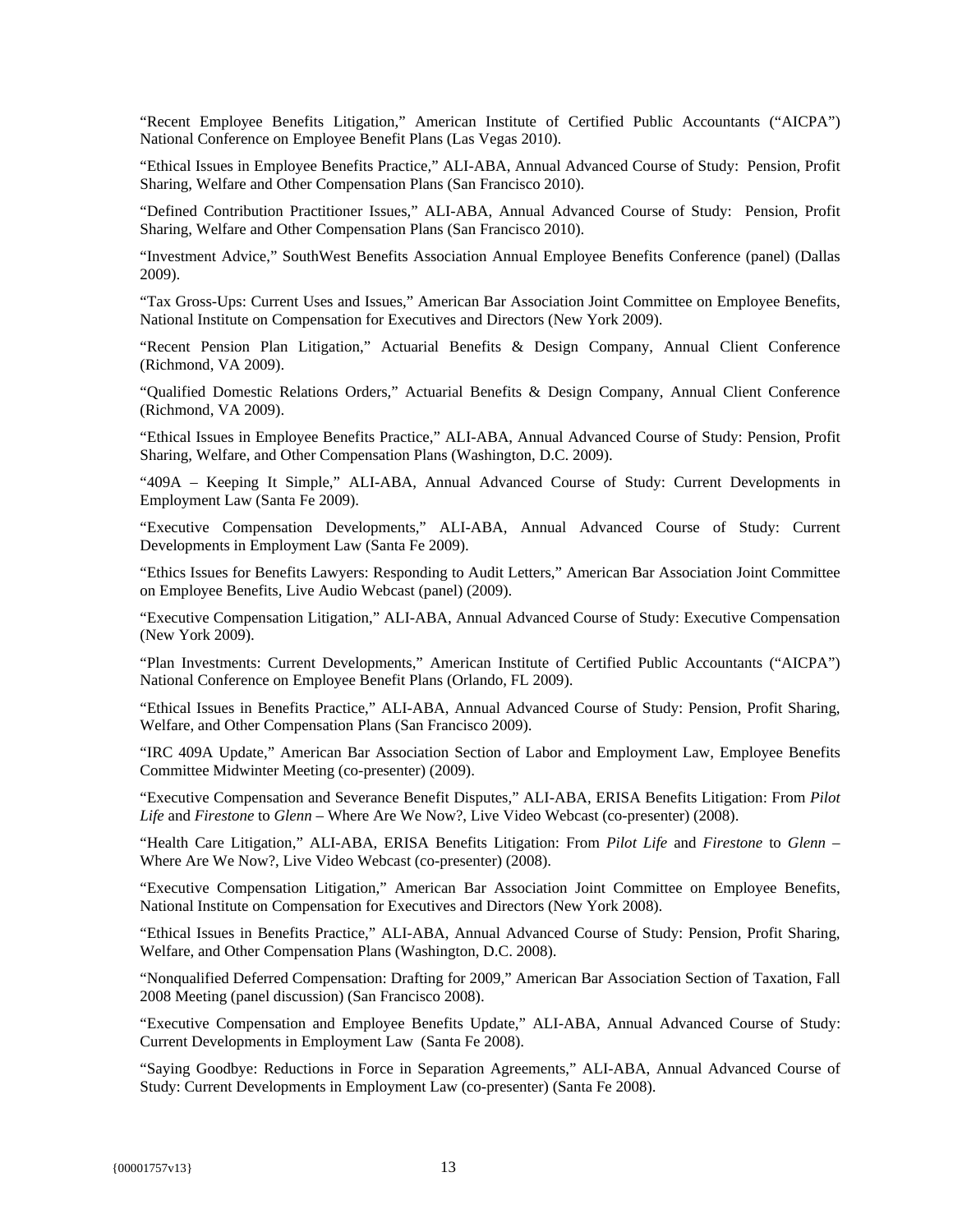"Ethical Challenges for Employee Benefits Lawyers," American Bar Association Teleconference and Audio Webcast (panel discussion) (2008).

"Executive Compensation Litigation," ALI-ABA, Annual Advanced Course of Study: Executive Compensation (New York 2008).

"Voluntary Employees' Beneficiary Associations ('VEBAs')," American Bar Association Section of Taxation, May 2008 Meeting (panel discussion) (Washington, D.C. 2008).

"Business Ethics for the Employee Benefits Professional," Greater Kansas City Employee Benefit Professionals Association (Kansas City 2008).

"403(b) Tax-Sheltered Annuities: Preparing for 2009," Child Health Corporation of America, Human Resources Forum (Denver 2008).

"Representations, Warranties and Covenants – Protecting Buyers and Sellers," American Bar Association Joint Committee on Employee Benefits, National Institute on Employee Benefits in Mergers and Acquisitions (New York 2008).

"Ethical Considerations in ERISA Litigation," ALI-ABA, Annual Course of Study: ERISA Litigation (Scottsdale 2008).

"Executive Compensation and Severance Benefit Disputes," ALI-ABA, Annual Course of Study: ERISA Litigation (Scottsdale 2008).

"Everyday Ethics: A Practical Guide for Employee Benefits Counsel," American Bar Association Section of Taxation, Midyear 2008 Meeting (panel discussion) (Lake Las Vegas, Nevada 2008).

"Vendor Contracting – A Primer on the 'Dos' and 'Don'ts' for Hiring Benefit Plan Service Providers," American Bar Association Section of Taxation, Fall 2007 Meeting (panel discussion) (Vancouver 2007).

"401(k) Fee Class Actions: What's a Fiduciary To Do?," American Bar Association Annual Meeting (San Francisco 2007).

"Executive Compensation and Employee Benefits Update," ALI-ABA, Annual Advanced Course of Study: Current Developments in Employment Law (Santa Fe July 2007).

"Saying Goodbye: Reductions in Force and Separation Agreements," ALI-ABA, Annual Advanced Course of Study: Current Developments in Employment Law (Santa Fe July 2007).

"Family and Medical Leave Act: The Employee Benefits Implications," ALI-ABA, Annual Advanced Course of Study: Current Developments in Employment Law (Santa Fe July 2007).

"Executive Compensation Litigation," ALI-ABA, Annual Advanced Course of Study: Executive Compensation (New York 2007).

"The Final 409A Regulations – Unwrapped," American Bar Association Section of Taxation, May 2007 Meeting (panel discussion) (Washington, D.C. 2007).

"Representations, Warranties and Covenants Relating to Employee Benefit Plans," American Bar Association Joint Committee on Employee Benefits, National Institute on Employee Benefits in Mergers and Acquisitions (New York 2007).

"The Latest Twist on 409A," American Bar Association Section of Taxation, Mid-Year 2007 Meeting (panel discussion) (Hollywood, Florida 2007).

"Pension Protection Act of 2006 Part V: The Government Speaks," American Bar Association Joint Committee on Employee Benefits Teleconference/Live Audio Webcast (panel discussion) (2006).

"Living with the Remedial Amendment Period," SouthWest Benefits Association Annual Employee Benefits Conference (Dallas 2006).

"Drafting Plans and Agreements in Light of 409A: Strategies and Tactics," American Bar Association Joint Committee on Employee Benefits, National Institute on Compensation for Executives and Directors (New York 2006).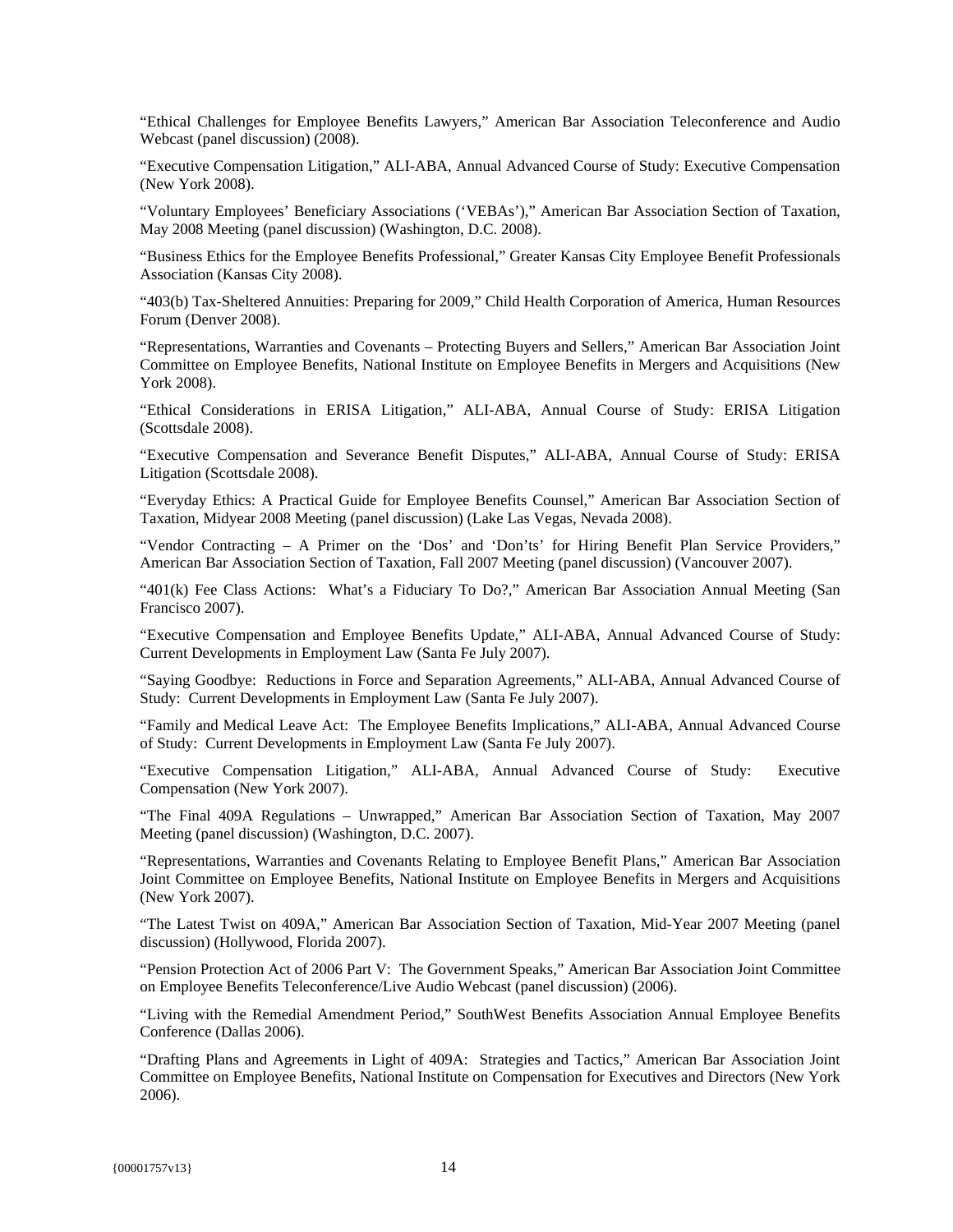"Non-Funding Qualified Plan Changes in the Pension Protection Act of 2006," American Bar Association Section of Taxation, Fall 2006 Meeting (panel discussion) (Denver 2006).

"FMLA Dos and Don'ts: What Your Benefits Administrator Needs to Know," Progressive Business Conference Audio Conference (2006).

"Family and Medical Leave Act: The Employee Benefits Implications," ALI-ABA, Annual Advanced Course of Study: Current Developments in Employment Law (Santa Fe 2006).

"Class and Collective Actions," ALI-ABA, Annual Course of Study: Current Developments in Employment Law (Santa Fe 2006).

"Separation from Employment: Severance, Settlement, and Internal Revenue Code Section 409A," ALI-ABA, Annual Course of Study: Current Developments in Employment Law (Santa Fe 2006).

"Discrimination in the Workplace: Employee Benefits Issues," ALI-ABA, Annual Advanced Course of Study: Current Developments in Employment Law (Santa Fe 2006).

"401(k) Update: What You Need to Know Now," Progressive Business Conferences Audio Conference (2006).

"Executive Compensation Litigation," ALI-ABA, Annual Advanced Course of Study: Executive Compensation (New York 2006).

"Legal Update," Des Moines Chapter of the International Society of Certified Employee Benefit Specialists, Employee Benefits Update – 2006 (Des Moines 2006).

"Ethical Considerations in ERISA Litigation," ALI-ABA, Annual Course of Study: ERISA Litigation (Boston 2006).

"Executive Compensation Litigation," ALI-ABA, Annual Course of Study: ERISA Litigation (Boston 2006)

"401(k) and (m) Final Regulations," IRS 2006 Employee Plans Rulings and Agreements Continuing Professional Education (CPE) (Co-presenter) (Dallas 2006).

"IRS Technical Advice," IRS 2006 Employee Plans Rulings and Agreements Continuing Professional Education (CPE) (panel discussion) (Dallas 2006).

"Representations, Warranties and Covenants – Protecting Buyers and Sellers," ABA Joint Committee on Employee Benefits, Annual National Institute on Employee Benefits in Mergers and Acquisitions (New York 2006).

"Order Out of Chaos (Section 409A)," American Bar Association Section of Taxation, Midyear 2006 Meeting (panel discussion) (San Diego 2006).

"Recent Pension Legislative Activity," American Bar Association Section of Taxation, Midyear 2006 Meeting (panel discussion ) (San Diego 2006).

"Health Savings Accounts," Lorman Education Services, Goodbye Medical Savings Accounts, Hello Health Savings Accounts, Health Reimbursement Accounts and Flexible Spending Accounts (Overland Park, Kansas 2006).

"Health Reimbursement Arrangements," Lorman Education Services, Goodbye Medical Savings Accounts, Hello Health Savings Accounts, Health Reimbursement Accounts and Flexible Spending Accounts (Overland Park, Kansas 2006).

"Deferred Compensation and Section 409A: Guidelines to Ensure IRS Compliance," Progressive Business Conferences Audio Conference (2006).

"The New Section 409A Rules for Nonqualified Deferred Compensation," Human Resource Management Association of Greater Kansas City (Kansas City 2005).

"Nonqualified Deferred Compensation Plans: The New Section 409A Rules," Kansas Tax Conference (Wichita 2005).

IRS Determination and Examination Agent Training (Nashville 2005).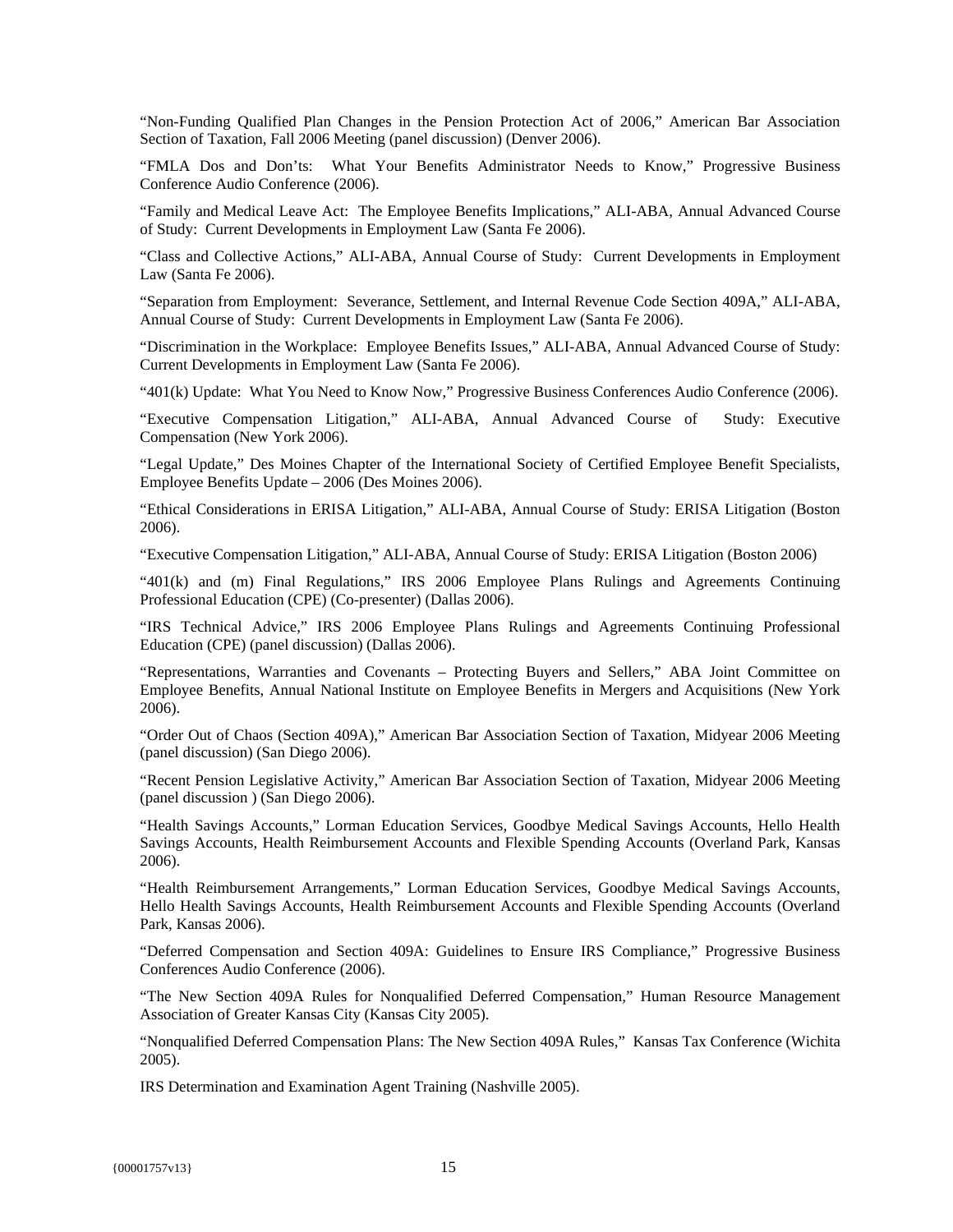"Executive Compensation Litigation ," ALI-ABA, Annual Advanced Course of Study: Executive Compensation (New York 2005).

"Plan and Corporate Governance: Rethinking the Roles of Officers and Directors," American Bar Association Joint Committee on Employee Benefits, Teleconference/Live Audio Webcast (2005)

"Representations, Warranties and Covenants Relating to Employee Benefit Plans," American Bar Association Joint Committee on Employee Benefits, National Institute on Employee Benefits in Mergers and Acquisitions (New York 2005).

"Ethical Considerations in ERISA Litigation," ALI-ABA, Annual Course of Study: ERISA Litigation (Scottsdale 2005).

"Executive Compensation Litigation," ALI-ABA, Annual Course of Study: ERISA Litigation (Scottsdale 2005).

"Economic Growth and Tax Relief Reconciliation Act of 2001 ('EGTRRA')," IRS Continuing Professional Education (CPE) (Determinations) (Indianapolis 2004).

"Sarbanes-Oxley Act of 2004," American Bankers Association Retirement Services Conference (Washington, D.C. 2004).

"Legal Update," Des Moines Chapter of the International Society of Certified Employee Benefit Specialists (Des Moines 2004).

"Executive Compensation Litigation," ALI-ABA, Annual Advanced Course of Study: Executive Compensation (New York 2004).

"Ethical Considerations in ERISA Litigation," ALI-ABA, Annual Course of Study: ERISA Litigation (Chicago 2004).

"Executive Compensation Litigation," ALI-ABA, Annual Course of Study: ERISA Litigation (Chicago 2004).

"Representations, Warranties and Covenants Relating to Employee Benefit Plans," American Bar Association Joint Committee on Employee Benefits, National Institute on Employee Benefits in Mergers and Acquisitions (New York 2004).

"Payment of Expenses from Plan Assets," American Institute of Certified Public Accountants, National Conference on Employee Benefit Plans (Lake Buena Vista 2004).

"Cash Balance Plans – What's Next?," Southwest Benefits Association Annual Employee Benefits Conference (Dallas 2003).

"Learning from the Big Guys: HIPAA Privacy Lessons for Group Health Plans," American Bar Association Joint Committee on Employee Benefits Teleconference/Live Audio Webcast (2003).

"Employer Stock Litigation: Emerging Fiduciary Theories and Their Implications for Plan Sponsors," American Bar Association, Joint Fall CLE Meeting (Sections of Taxation and Real Property, Probate and Trust Law) (Chicago 2003).

"Executive Compensation Litigation," ALI-ABA, Annual Advanced Course of Study: Executive Compensation (New York 2003).

"Legal Update 2003," Des Moines Chapter of the International Society of Certified Employee Benefit Specialists, Spring Symposium (Des Moines 2003).

"Navigating Through the Internal Revenue Code – Spotting the Hazards for Qualified Plan Design and Administration," American Bar Association National Institute on Employee Benefits in Mergers and Acquisitions (New York 2003).

"Qualified Plans and Corporate Transactions: A Case Study," American Bar Association National Institute on Employee Benefits in Mergers and Acquisitions (panel discussion) (New York 2003).

"COBRA and HIPAA," American Institute of Certified Public Accountants, 2003 National Conference on Employee Benefit Plans (San Antonio 2003).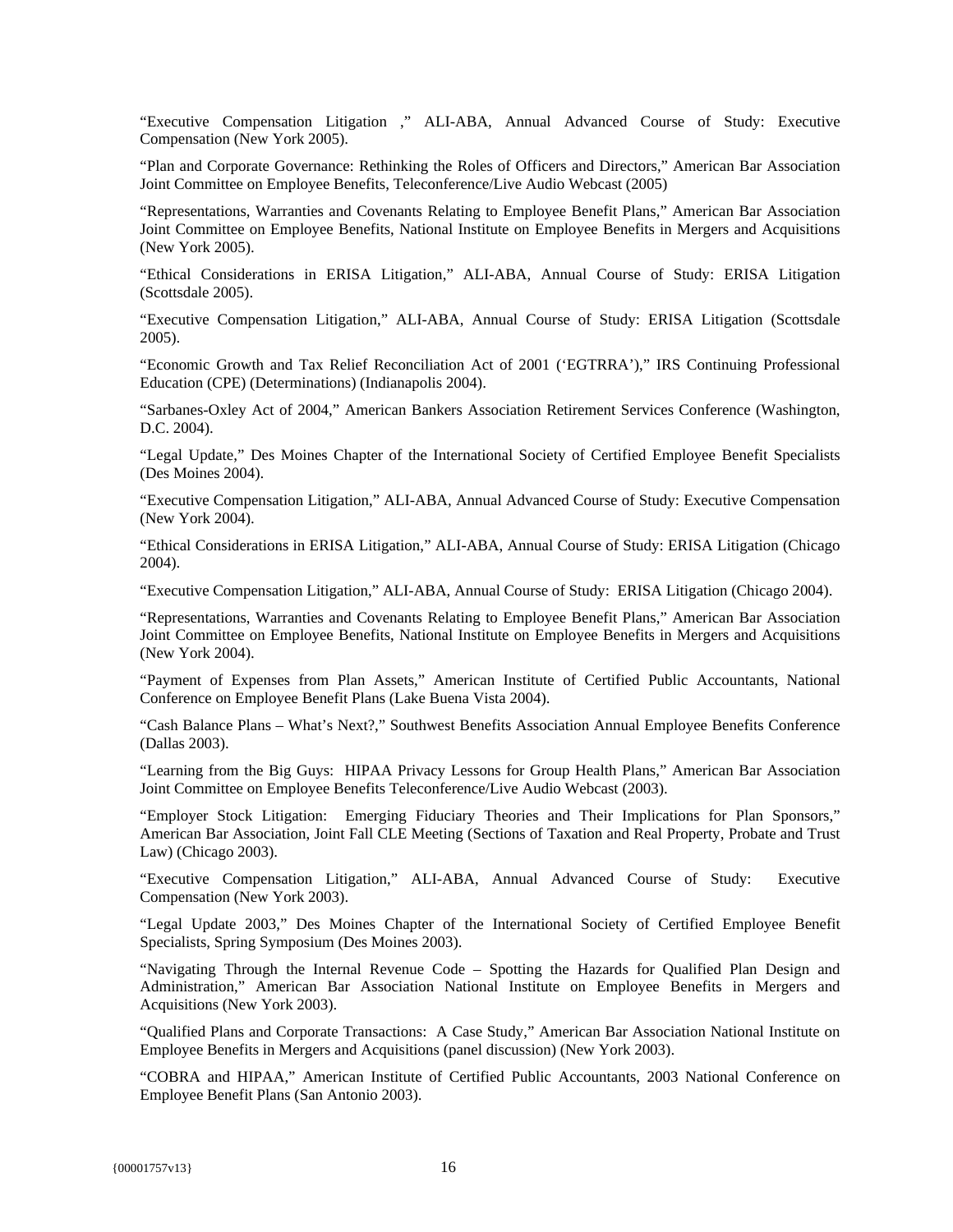"Plan Expenses – What to Watch Out for About Payments to Providers," American Institute of Certified Public Accountants, 2003 National Conference on Employee Benefit Plans (San Antonio 2003).

"HIPAA Medical Privacy Rules," Dallas Chapter of the Worldwide Employee Benefits Network (WEB) (Dallas 2003).

"Restrictive Covenants," American Bar Association National Institute on Compensation for Executives and Directors (New York 2002).

"Vesting," IRS Employee Plans Training for Determination Agents (Cincinnati 2002).

"HIPAA Privacy Rules: Some Possible Solutions for Employers," Kansas Employer Coalition on Health, Inc. (Overland Park, Kansas 2002).

"Planning Opportunities and Obstacles: Compensation and Benefits Issues in Divorce and Separation," 36th Annual Southern Federal Tax Institute (Atlanta 2001).

"Economic Growth and Tax Relief Reconciliation Act of 2001 ("EGTRRA")," Kansas City Chapter of the International Society of Certified Employee Benefit Specialists (Kansas City 2001).

"Legal Update," Des Moines Chapter of the International Society of Certified Employee Benefit Specialists (Des Moines 2001).

"Rollovers" and "Participant Loans from Qualified Retirement Plans," American Law Institute-American Bar Association (ALI-ABA) Satellite Seminar on The Basics of Distributions from Qualified Plans and IRAs (Broadcast from Washington, D.C. 2001).

"401(k) Plans," American Bar Association, National Institute on ERISA Basics (Chicago 2001).

"Federal Regulation of Health Benefit Plans," American Bar Association, National Institute on ERISA Basics (Chicago 2001).

"Executive Compensation Litigation," ALI-ABA, Annual Advanced Course of Study: Executive Compensation (New York 2001).

"Fiduciary Responsibilities under ERISA," Southwest Benefits Association, 26th Annual Conference (Galveston, Texas 2001).

"Family Disputes: When Not to Follow a Plan's Terms!," Dallas Employee Benefits Counsel Council (Dallas 2001).

"New Practices and Developments in Stock and Other Executive Compensation," American Bar Association, Section of Taxation Mid-Winter Meeting (panel discussion) (Scottsdale, Arizona 2001)

"Diversified Activities and Employee Benefit Plans," NRECA Competitive Business Strategies Summit 2000 (Minneapolis and Nashville 2000).

"Legal Update," Employee Benefits — Update 2000, Des Moines Chapter of the International Society of Certified Employee Benefit Specialists (Des Moines 2000).

"What's Up for Retirement Plans?," SouthWest Benefits Association, Eleventh Annual Employee Benefits Conference (Dallas 2000).

"The Hybrid Plans: Age-Weighted, Cash Balance, and Other Cross-Tested Programs," American Society of Pension Actuaries, 2000 National Conference (Washington, D.C. 2000).

"Cash Balance Plans --The Basics: The Brouhaha Over Cash Balance Plans – Real vs. Perceived Issues," American Bar Association Annual Meeting, Joint Committee on Employee Benefits Program (panel discussion) (New York 2000).

"Family Disputes: When Not to Follow a Plan's Terms!," American Bar Association Annual Meeting, Section of Real Property Probate and Trust Law (New York 2000).

"Executive Compensation and Severance Pay Litigation," American Bar Association National Institute on Compensation for Executives and Directors (New York 2000).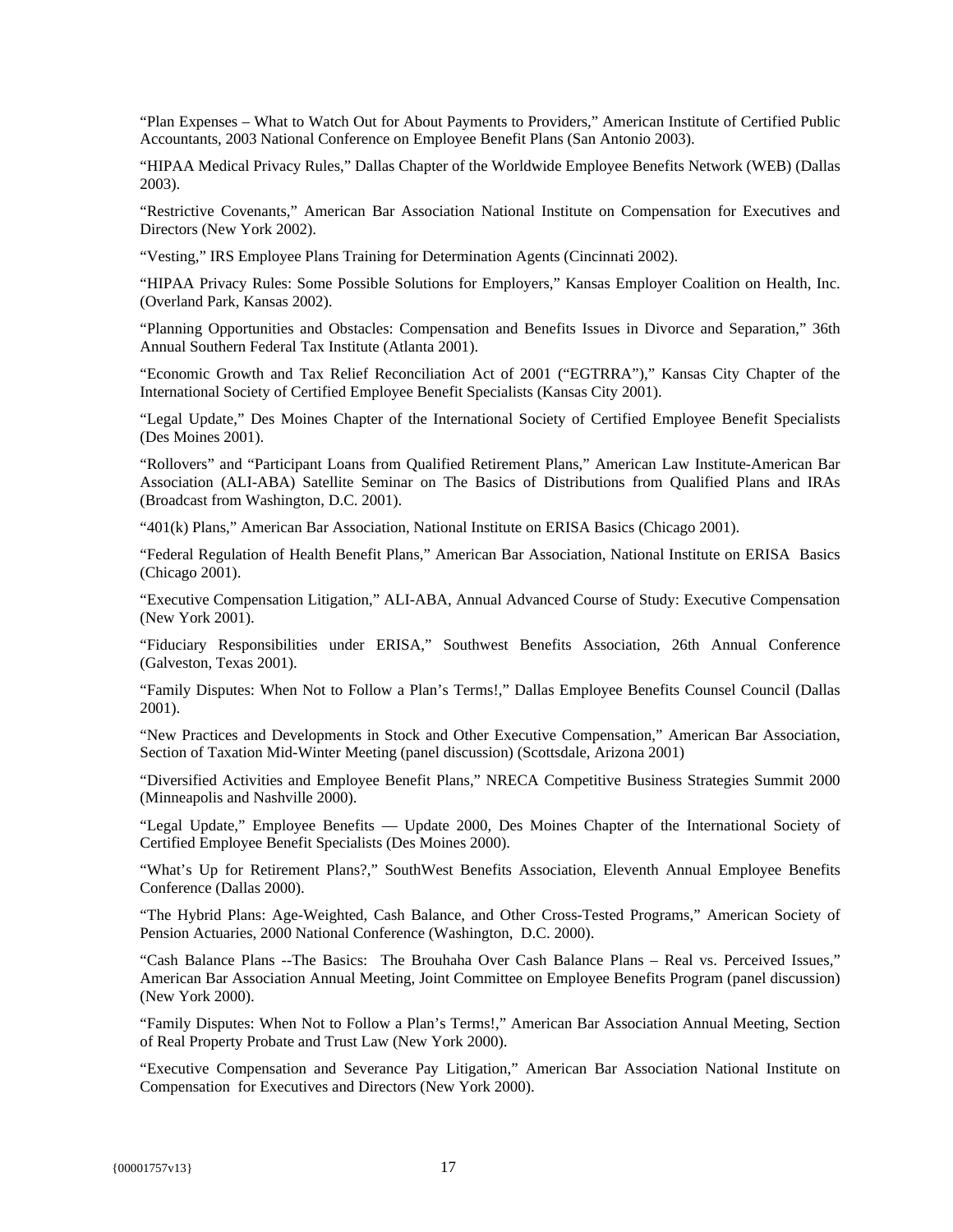"Current Developments in Retirement Plans," MOKAN Midwest Trust & Financial Services Conference (Kansas City 2000).

"Shrinking the Workforce: Window Programs, Severance Plans, and the Section 510 Implications of Outsourcing," American Bar Association National Institute on Employee Benefits in Merger and Acquisitions (New York 2000).

"Cash Balance Plans," IRS EP/EO Council Meeting (Dallas 1999).

"Criminal Law and Employee Benefit Plans: Should You Be Worried?," SouthWest Benefits Association, Tenth Annual Employee Benefits Conference (Dallas 1999).

"Peace of Mind for ERISA Plan Sponsors: The Impossible Dream?," JCEB Presidential Showcase, American Bar Association Annual Meeting (panel discussion) (Atlanta 1999).

"401(k) Safe Harbor Issues," American Bar Association Annual Meeting, Tax Section's Employee Benefits Committee (panel discussion) (Atlanta 1999).

"Post-Closing 'Clean Up' Following Mergers and Acquisitions," American Bar Association Annual Meeting, Tax Section's Employee Benefits Committee (panel discussion) (Atlanta 1999).

"Executive Compensation and Severance Pay Litigation," American Bar Association Annual Meeting, Tax Section's Employee Benefits Committee (Atlanta 1999).

"The Hybrid Plans: Age-Weighted, Cash Balance, and Other Cross-Tested Programs," American Institute of Certified Public Accountants, 1999 National Conference on Employee Benefit Plans (Phoenix 1999).

"Section 401(k) — Technical," American Bar Association, National Institute on ERISA Basics: A Primer on ERISA Issues (New York 1999).

"Shrinking the Work Force: Window Programs, Severance Plans, and the Section 510 Implications of Outsourcing," American Bar Association, National Institute on Employee Benefits in Mergers and Acquisitions (New York 1999).

"Employee Benefits in Mergers and Acquisitions," ALI-ABA, Annual Advanced Course of Study: Pension, Profit-Sharing, Welfare and Other Compensation Plans (San Francisco 1999).

"Employee Stock Ownership Plans," ALI-ABA, Annual Advanced Course of Study: Pension, Profit-Sharing, Welfare and Other Compensation Plans (San Francisco 1999).

"Criminal Law and Employee Benefit Plans: Is There Cause for Worry?," 1999 National CLE Conference, Law Education Institute, Inc. and BNA Books (Vail, Colorado 1999).

"What's New in Retirement Plans - Changes in Laws and Regulations," Southwest Benefits Association, Ninth Annual Employee Benefits Conference (Fort Worth, Texas 1998).

"Employee Stock Ownership Plans," ALI-ABA, Annual Advanced Course of Study: Pension, Profit-Sharing, Welfare and Other Compensation Plans (Washington, D.C. 1998).

"Employee Benefits In Mergers and Acquisitions," ALI-ABA, Annual Advanced Course of Study: Pension, Profit-Sharing, Welfare and Other Compensation Plans (Washington, D.C. 1998).

"VEBAs (Advanced)," American Institute of Certified Public Accountants, 1998 National Conference on Employee Benefit Plans (Miami Beach 1998).

"Minimum Standards for Qualified Plans," American Bar Association, National Institute on ERISA Basics: A Primer on ERISA Issues (Chicago 1998).

"401(k) and ESOP Overview," American Bar Association, National Institute on ERISA Basics: A Primer on ERISA Issues (Chicago 1998).

"Section 401(k) — Technical," American Bar Association, National Institute on ERISA Basics: A Primer on ERISA Issues (Chicago 1998).

"ERISA Section 404(c)," American Bar Association, National Institute on ERISA Basics: A Primer on ERISA Issues (Chicago 1998).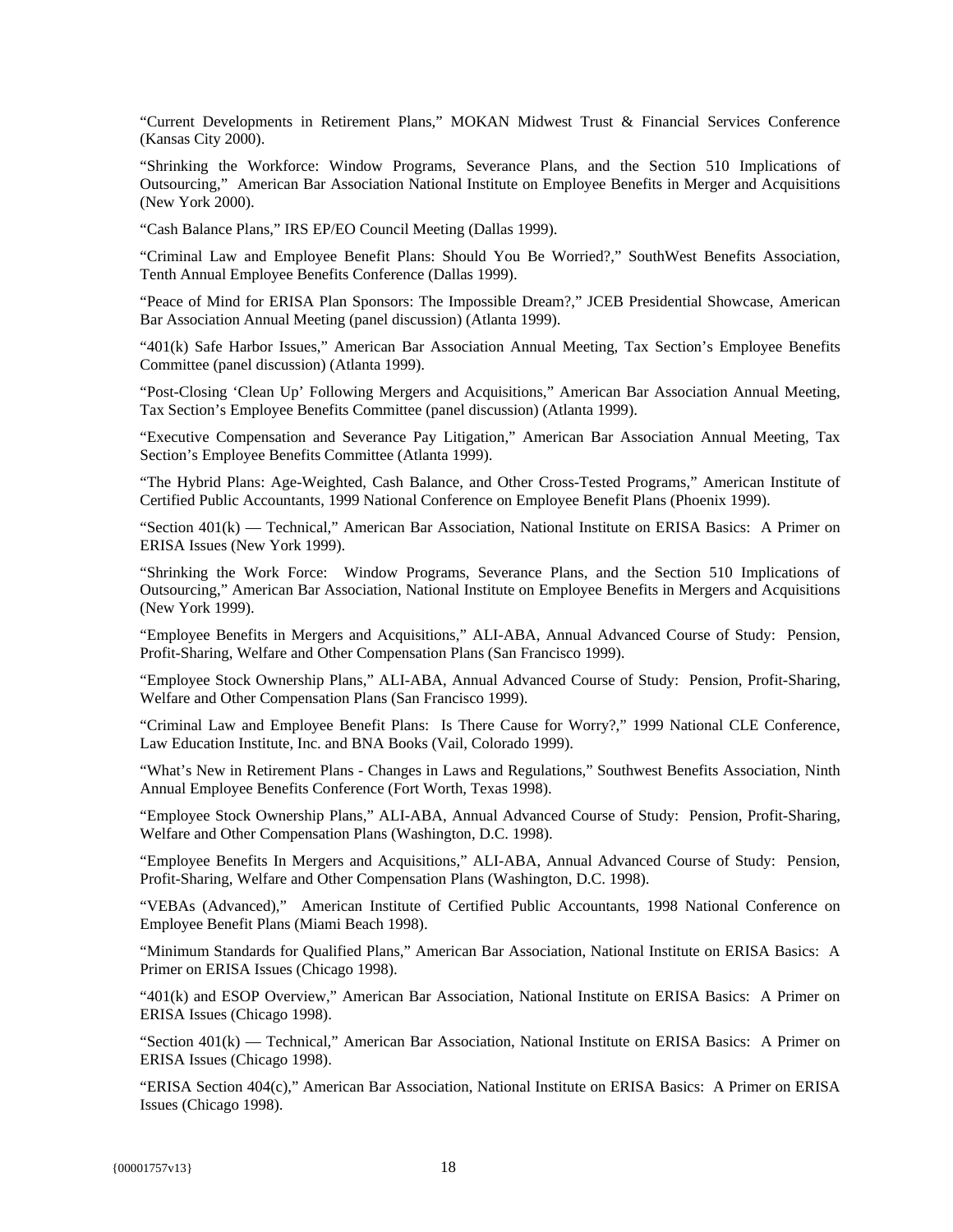"Shrinking the Workforce — Window and Severance Programs," American Bar Association, 12th Annual National Institute on Employee Benefits in Mergers and Acquisitions (New York 1998).

"Reasonable Compensation," American Bar Association Section of Business Law, Spring 1998 Meeting (St. Louis 1998).

"Nonqualified Deferred Compensation Plans," University of Missouri - Kansas City School of Law CLE, Tax Planning with Life Insurance (Kansas City 1998).

"Educational Incentives and Qualified Plan Rules," ALI-ABA, Taxpayer Relief Act of 1997: Planning After the Act (Washington, D.C. and San Francisco 1997).

"Current 401(k) Plan Issues," Southwest Benefits Association, 8th Annual Employee Benefits Conference for Practitioners and Plan Sponsors (panel discussion) (Dallas 1997).

"'Reasonable Compensation' — What Does it Mean Today?," American Bar Association, National Institute on Compensation for Executives and Directors (New York 1997).

"New Maternity and Mental Health Rules," International Society of Certified Employee Benefit Specialists, Des Moines Chapter (Des Moines, Iowa 1997).

"VEBAs," American Institute of Certified Public Accountants, 1997 National Conference on Employee Benefit Plans (San Francisco 1997).

"Shrinking the Workforce - Window and Severance Programs," American Bar Association, National Institute on Employee Benefits in Mergers and Acquisitions (New York 1997).

"Minimum Standards for Qualified Plans," American Bar Association, National Institute on ERISA Basics: A Primer on ERISA Issues (San Francisco 1997).

"401(k) Salary Reduction Plans," American Bar Association, National Institute on ERISA Basics: A Primer on ERISA Issues (San Francisco 1997).

"ERISA Section 404(c): Limits on Fiduciary Responsibility," American Bar Association, National Institute on ERISA Basics: A Primer on ERISA Issues (San Francisco 1997).

"Employee Stock Ownership Plans," American Bar Association, National Institute on ERISA Basics: A Primer in ERISA Issues (San Francisco 1997).

"APRSC, VCR, and CAP," American Bar Association, Teleconference on The New IRS Compliance Initiatives: Operating Your Retirement Plans up to IRS Standards, with No Fees or Penalties for Violations (Broadcast 1997).

"Split-dollar Life Insurance: Is it Still Viable?," 1997 National CLE Conference, Law Education Institute, Inc. and The Bureau of National Affairs, Inc. (Vail, Colorado 1997).

"Multiple 'Hats' in the Benefits Area: Cautionary Notes for Plan Sponsors, Fiduciaries and Their Attorneys," American Bar Association Joint Committee on Employee Benefits Program, American Bar Association Annual Meeting (panel discussion) (Orlando 1996).

"Retirement Income Plans: Minimum Standards," American Bar Association Satellite Seminar on ERISA Basics: A Two Part Primer on ERISA Issues (with Anne E. Moran) (Broadcast from Washington, D.C., 1996).

"Choosing the Right Plan" and "Fiduciary Responsibility: Plan Investments," Actuarial Benefits and Design Company, Sixth Annual Administration Workshop (Richmond, Virginia 1996).

"State Taxation of Retirement Income," American Bar Association Annual Meeting, Tax Section's Employee Benefits Committee (panel discussion) (Orlando 1996)

"Simplified Employee Pensions: Too Simple to be True?," American Institute of Certified Public Accountants, 1996 National Conference on Employee Benefit Plans (Baltimore 1996).

"Minimum Standards for Qualified Plans," American Bar Association National Institute on ERISA Basics: A Primer on ERISA Issues (with Joyce A. Mader) (Los Angeles 1996).

"Employee Stock Ownership Plans," American Bar Association National Institute on ERISA Basics: A Primer on ERISA Issues (Los Angeles 1996).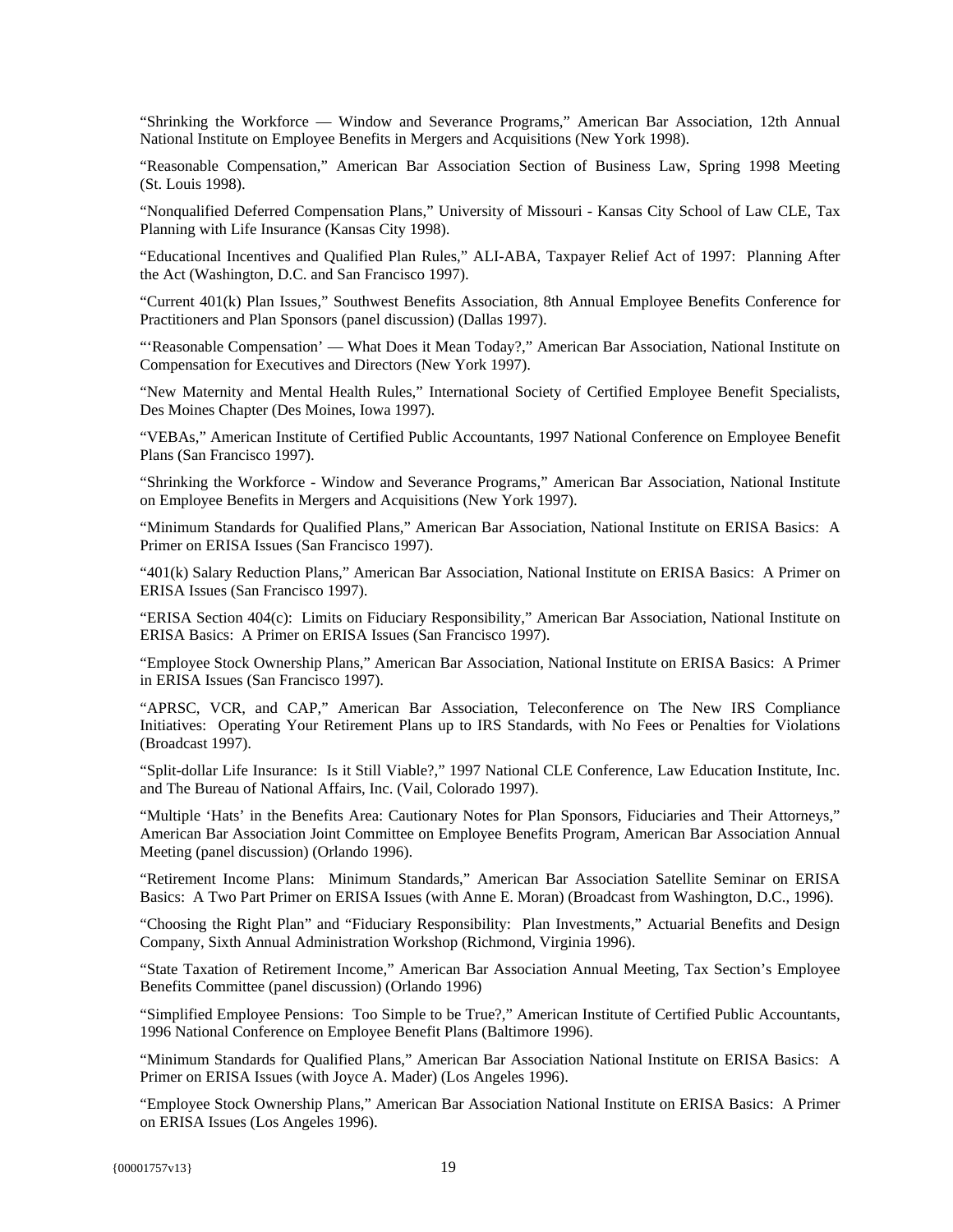"401(k) Salary Reduction Plans and 404(c) Limits on Fiduciary Responsibility," American Bar Association National Institute on ERISA Basics: A Primer on ERISA Issues (Los Angeles 1996).

"Window Programs — Through the Looking Glass," American Bar Association National Institute on Employee Benefits in Mergers and Acquisitions (New York 1996).

"Anatomy of ERISA Retiree Health Care Litigation," American Bar Association, Tort and Insurance Practice Section, CLE Midyear Meeting (with Raymond C. Fay) (Boca Raton, Florida 1996).

"The Hybrid Plans: Age-Weighted, Cash Balance, and Target Benefit Programs," 1996 Winter CLE Conference, Law Education Institute, Inc. and The Bureau of National Affairs, Inc. (Vail, Colorado 1996).

"ESOPs as a Corporate Succession Tool," Missouri Association of Tax Practitioners, Annual Tax Conference (1995).

"Mergers and Acquisitions: Selected Employee Benefit Concerns," The Cambridge Institute, Mergers and Acquisitions of Private Companies (1995).

"Pension Plans: Avoiding Fiduciary Liability and Other Calamities," Actuarial Benefits & Design Company, Fifth Annual Client Administration Workshop (Richmond, Virginia 1995)

"Maximizing the Tax Advantages of Health Care Plans," Missouri Association of Tax Practitioners, Annual Tax Conference (1994).

"Reporting and Disclosure," American Bar Association Satellite Seminar on ERISA Basics: A Primer On ERISA Issues (Broadcast from Washington, D.C., 1994).

"Current Qualified Joint and Survivor Annuity, Distribution, And Qualified Domestic Relations Order Issues," American Bar Association Annual Meeting, Tax Section's Employee Benefits Committee (panel discussion) (New Orleans 1994).

"401(k) Salary Reduction Plans and 404(c) Limits on Fiduciary Responsibility," American Bar Association National Institute on ERISA Basics: A Primer on ERISA Issues (New York 1994).

"Reporting and Disclosure," American Bar Association National Institute on ERISA Basics: A Primer On ERISA Issues (New York 1994).

"Window Programs - Through the Looking Glass," American Bar Association National Institute on Employee Benefits in Corporate Transactions (New York 1994).

"Nonqualified Pension Plans," National Council of Farmer Cooperatives, Annual Meeting (Washington, D.C. 1994).

"Retirement Plans for Small Businesses: IRAs/SEPs v. 401(k) Plans," Missouri Association of Tax Practitioners, Annual Tax Conference (1993).

"Retirement Income Plan Minimum Standards," American Bar Association National Institute on ERISA Basics: A Primer On ERISA Issues (Chicago 1993).

"ESOPs as Corporate Planning Tools," American Bar Association National Institute on ERISA Basics: A Primer On ERISA Issues (Chicago 1993).

"Pension Plans: New Direct Rollover and Withholding Rules," Missouri Association of Tax Practitioners, Kansas City Chapter (1993).

"Cafeteria Plans," Missouri Association of Tax Practitioners, Annual Tax Conference (1992).

"Legislative Developments," American Bar Association Annual Meeting (San Francisco 1992).

"Coping With Your Employees' Personal Life: Divorce And Bankruptcy," The St. Louis Employee Benefits Institute (St. Louis 1992).

"ESOPs," American Bar Association National Institute on ERISA Issues (San Francisco 1992).

"Reporting and Disclosure," American Bar Association National Institute on ERISA Basics: A Primer On ERISA Issues (San Francisco 1992).